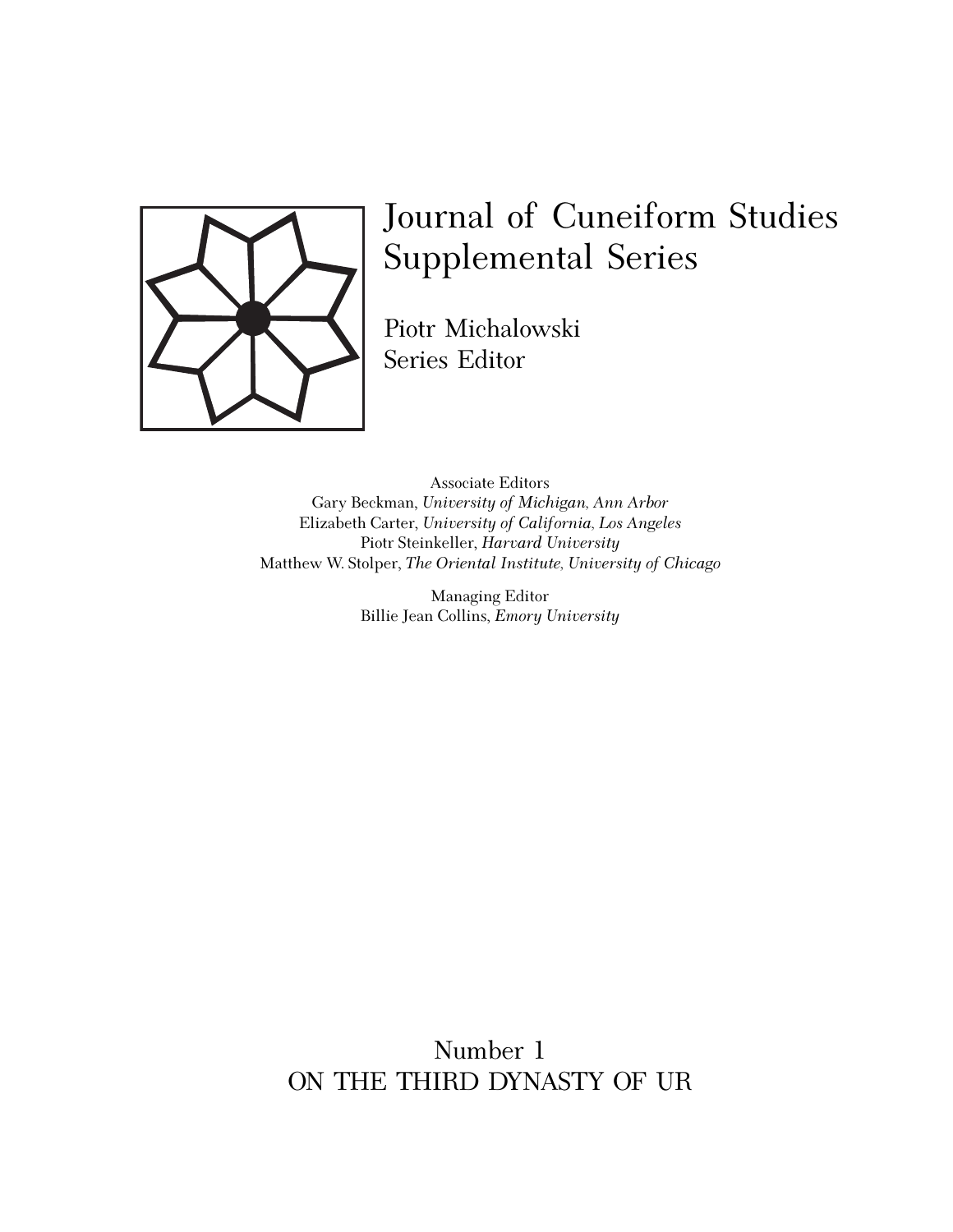# ON THE THIRD DYNASTY OF UR STUDIES IN HONOR OF MARCEL SIGRIST

Edited by

Piotr Michalowski

American Schools of Oriental Research ∑ Boston 2008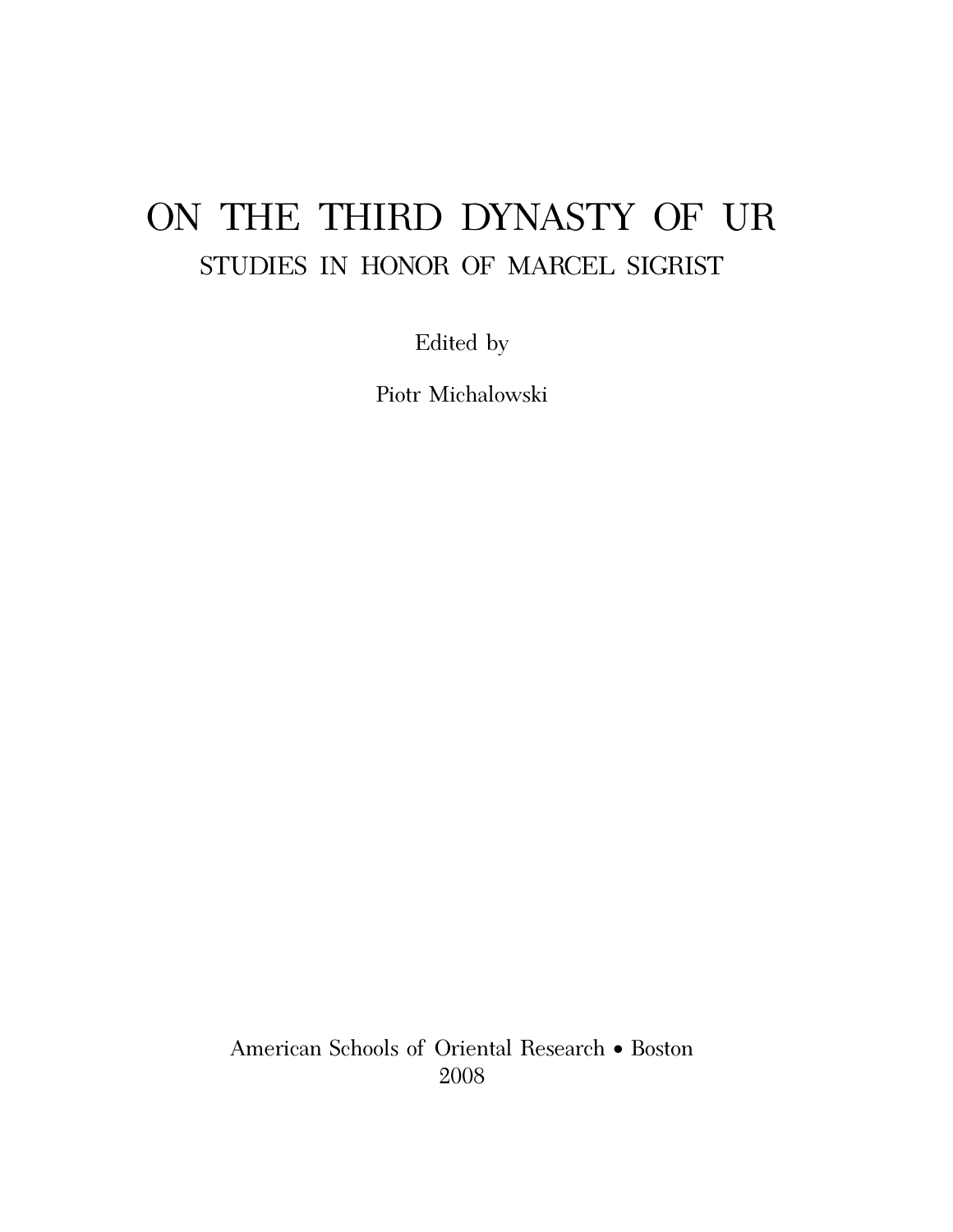## ON THE THIRD DYNASTY OF UR

Copyright  $©$  2008 by the American Schools of Oriental Research

All rights reserved. No part of this work may be reproduced or transmitted in any form or by any means, electronic or mechanical, including photocopying and recording, or by means of any information storage or retrieval system, except as may be expressly permitted by the 1976 Copyright Act or in writing from the publisher. Requests for permission should be addressed in writing to the Rights and Permissions Office, American Schools of Oriental Research, 656 Beacon Street, Boston, MA 02215-2010 USA.

Library of Congress Cataloging-in-Publication Data

On the Third Dynasty of Ur : studies in honor of Marcel Sigrist / edited by Piotr Michalowski. — 1st ed.

p. cm.  $-$  (Journal of cuneiform studies. Supplemental series ; v. 1) Includes bibliographical references. ISBN 978-0-89757-080-0 (alk. paper) 1. Babylonia—History. 2. Ur (Extinct city) 3. Sumerians. I. Michalowski, Piotr, 1948– DS73.4.O5 2008 935—dc22

2008028305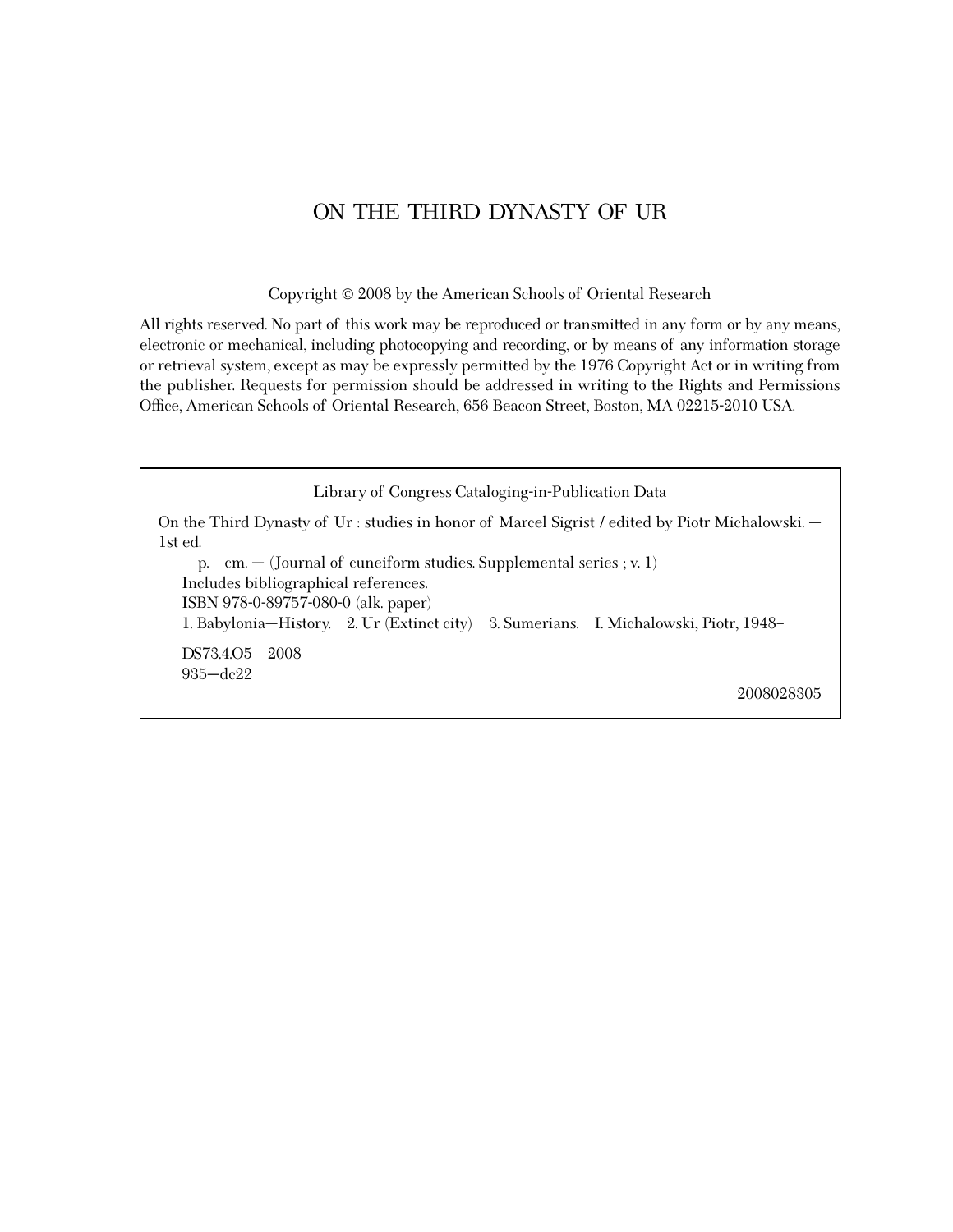## **CONTENTS**

|    |                                                                                           | vii          |
|----|-------------------------------------------------------------------------------------------|--------------|
|    |                                                                                           | ix           |
| 1  | Franco D'Agostino and Elena Santagati, BM 106145: Un nuovo testo da Umma che menziona     | $\mathbf{1}$ |
| 2  |                                                                                           | 11           |
| 3  | Farouk N. H. Al-Rawi, An Ur III Incantation in the British Museum                         | 21           |
| 4  | Nicole Brisch, Messenger Texts in the Kelsey Museum of Archaeology at the University of   | 25           |
| 5  |                                                                                           | 35           |
| 6  |                                                                                           | 45           |
| 7  | Douglas R. Frayne and William W. Hallo, New Texts from the Reign of Ur-Namma              | 53           |
| 8  | Steven Garfinkle, Silver and Gold: Merchants and the Economy of the Ur III State          | 63           |
| 9  | Wolfgang Heimpel and Kent Hillard, Fact and Fiction in YBC 9819 and SET 188 as Sources    | 71           |
| 10 | Jacob Klein, The Brockmon Collection Duplicate of the Sumerian Kinglist (BT 14)           | 77           |
| 11 | Bertrand Lafont, À propos des repas collectifs et banquets (naptanum) à l'époque d'Ur III | 93           |
| 12 |                                                                                           | 99           |
| 13 | Piotr Michalowski, Observations on "Elamites" and "Elam" in Ur III Times                  | 109          |
| 14 | Manuel Molina, New Ur III Court Records Concerning Slavery  125                           |              |
| 15 | Francesco Pomponio, Ancora un bilancio neo-sumerico di orzo 145                           |              |
| 16 | Seth Richardson, Ningirsu Returns to His Plow: Lagaš and Girsu Take Leave of Ur  153      |              |
| 17 | Walther Sallaberger, Der Eid im Gerichtsverfahren im neusumerischen Umma                  | 159          |
| 18 | T. M. Scharlach, Priestesses, Concubines, and the Daughters of Men: Disentangling the     | 177          |
| 19 |                                                                                           |              |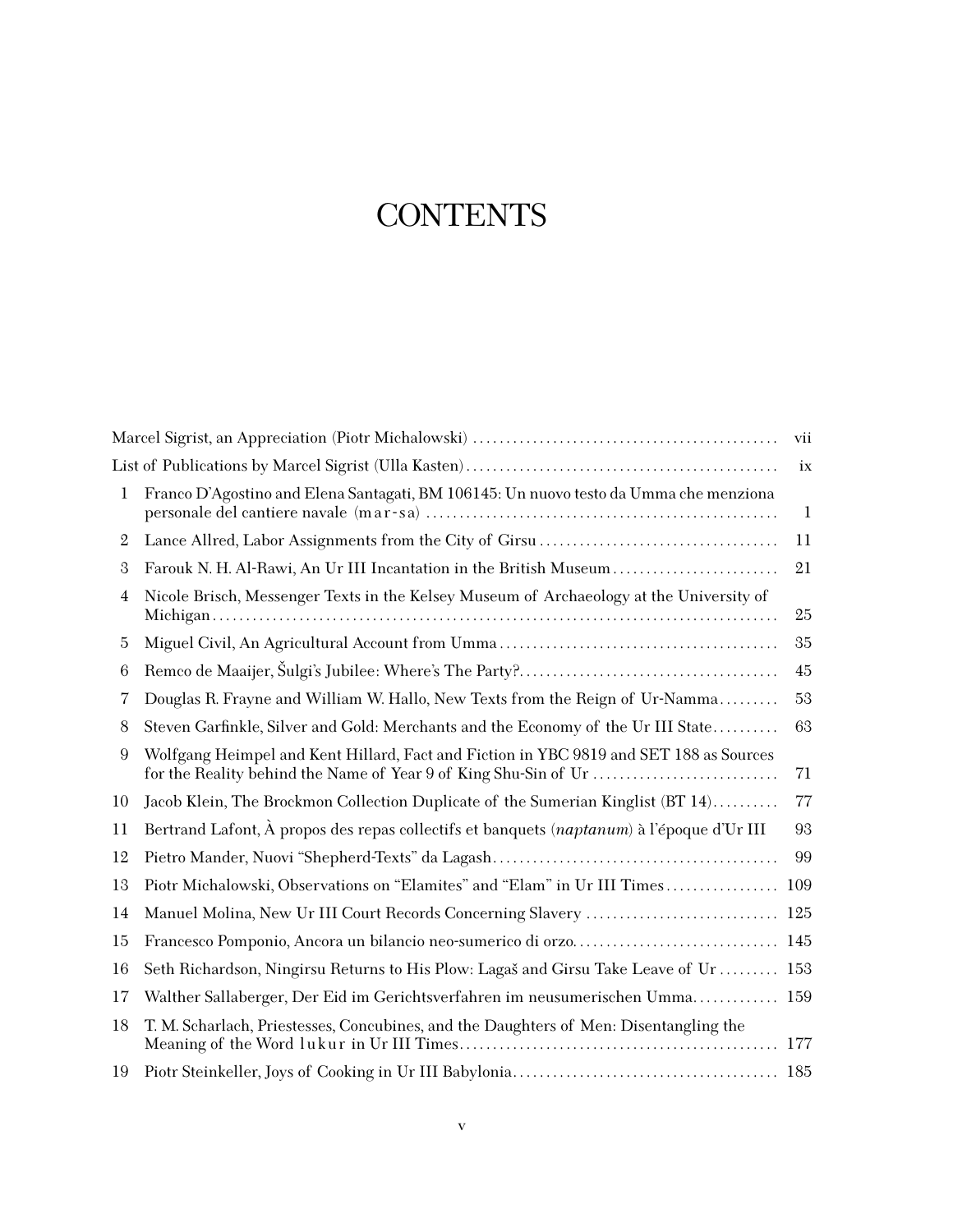## vi ON THE THIRD DYNASTY OF UR

| 20 | Benjamin Studevent-Hickman, Quantitative Aspects of Land Tenure in Ur III Babylonia  193                                                                                           |     |
|----|------------------------------------------------------------------------------------------------------------------------------------------------------------------------------------|-----|
| 21 | M. Such-Gutiérrez, Gesiegelte Urkunden der königlichen Viehverwaltung von Drehem und                                                                                               |     |
| 22 | Ozaki Tohru, Divine Statues in the Ur III Kingdom and Their "Ka Dug-Ha" Ceremony 217                                                                                               |     |
| 23 |                                                                                                                                                                                    |     |
| 24 | Lorenzo Verderame, Rassam's Activities at Tello (1879) and the Earliest Acquisition of Neo-                                                                                        |     |
| 25 | Hartmut Waetzoldt, Die Haltung der Schreiber von Umma zu König Susuen 245                                                                                                          |     |
| 26 | Joan Goodnick Westenholz, The Memory of Sargonic Kings under the Third Dynasty of Ur 251                                                                                           |     |
| 27 | Claus Wilcke, Der Kauf von Gütern durch den "staatlichen" Haushalt der Provinz Umma zur<br>Zeit der III. Dynastie von Ur: Ein Beitrag zu "Markt und Arbeit im Alten Orient am Ende | 261 |
| 28 | Richard L. Zettler, Context and Text: Nippur Area TB IV and the "Archive" of Lama-Palil                                                                                            | 287 |
|    |                                                                                                                                                                                    |     |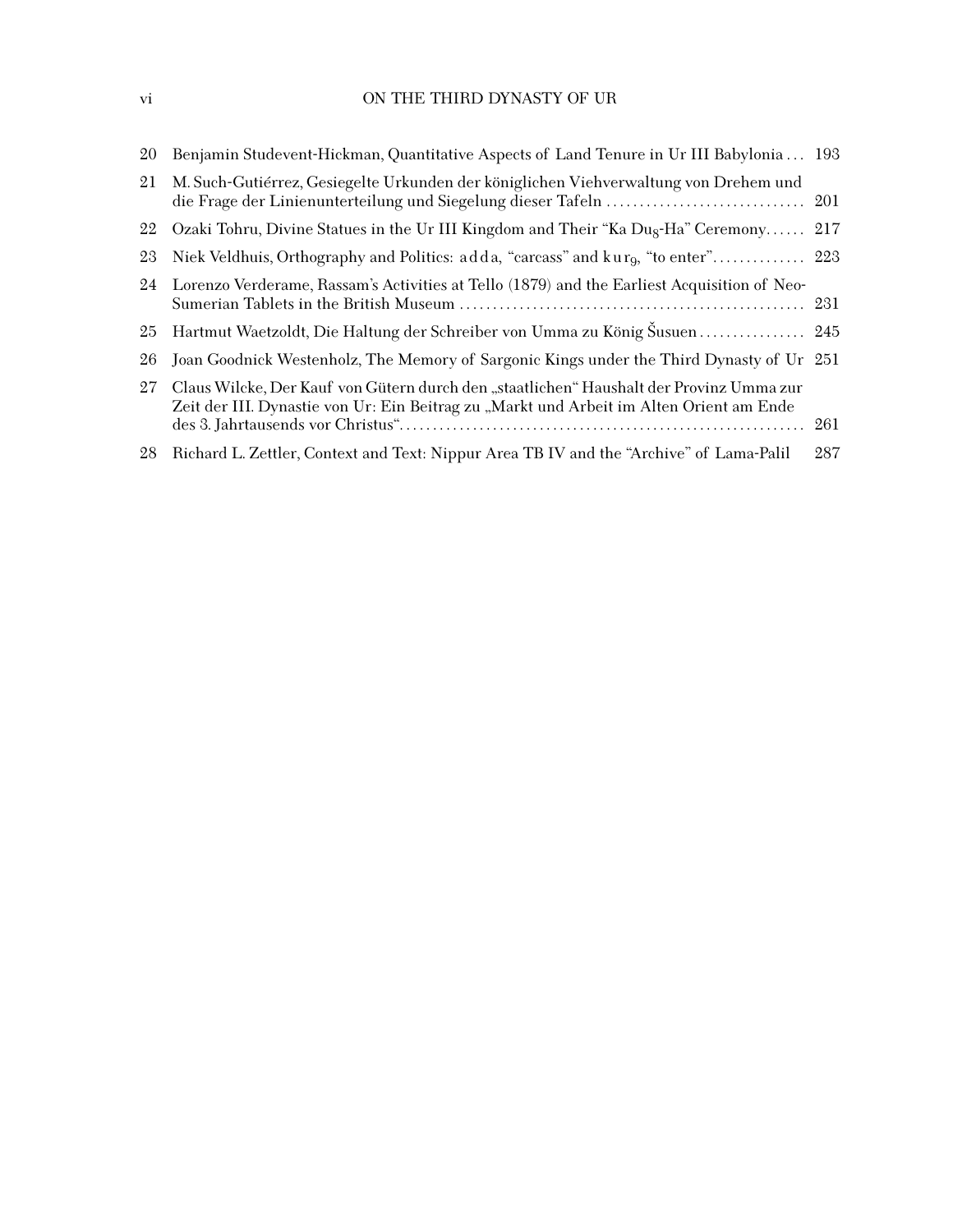## NEW UR III COURT RECORDS CONCERNING SLAVERY

### *Manuel Molina (CSIC, Madrid)*

Of the 86,666 texts catalogued in my database of Ur III tablets (bdtns.˜lol.csic.es), 30,715 have been transliterated, copied, or cataloged by Marcel Sigrist. In other words, Sigrist has put at our disposal more than one-third of this enormous corpus. Personally I owe him, among other things, for his encouragement and his outstanding contribution to the development of the Database of Neo-Sumerian Texts, a project conceived when we first met at the British Museum some years ago. It is therefore an honor and a pleasure to dedicate this edition of Ur III legal texts to him.

When A. Falkenstein published his monumental work *Die neusumerischen Gerichtsurkunden* (Munich: Verlag der Bayerischen Akademie der Wissenschaften, 1956–57), 193 out of the 225 texts he studied came from the site of Girsu, so his conclusions regarding judicial procedures largely depended on the textual material from that city. Since then, thousands of new Ur III tablets from various sites have been edited, and many others remain unpublished in museums and other collections all over the world. Specifically, the British Museum keeps an important collection of about six thousand documents from Umma; at least seventy of them are court records, thirty-five of which still remain unpublished. I present here ten of these documents concerning slavery as the first installment in a series that will include all of this small corpus.

The seventy court records, except one, were tagged at the British Museum as belonging to two different collections: 1913-4-16 and 1914-4-4. Here follows the list of these tablets, together with the accession number given to them by the museum:

| BM 85441 1899-4-15-248  | Š48/vi                   | no. 3 (see CBT 3, BM 85441)                |
|-------------------------|--------------------------|--------------------------------------------|
| BM 105339 1913-4-16-171 | AS6                      | Unpublished                                |
| BM 105346 1913-4-16-178 | $\rm \check S S5/xi$     | $Iraq 6 185 = NG 189$                      |
| BM 105347 1913-4-16-179 | $\rm \check{S}S4/ix$     | An<br>Or 12 101 1 (*Orient 21 7) = $NG 62$ |
| BM 105369 1913-4-16-201 | AS2                      | no. 5                                      |
| BM 105377 1913-4-16-209 | AS4/xiid                 | MCS 275                                    |
|                         |                          |                                            |
| BM 105379 1913-4-16-211 | $\overline{\phantom{m}}$ | AnOr. 12 102 2 (*Orient 21 7) = $NG60$     |
| BM 105381 1913-4-16-213 | $\overline{\phantom{0}}$ | AnOr. 12 102 3 (*Orient 21 7) = $NG69$     |

I am grateful to the Trustees of the British Museum for the kind permission given to publish these texts, as well as to C. B. F. Walker and J. Taylor for their always invaluable help during my stays at the Student's Room. I am also indebted to W. Sallaberger and P. Steinkeller who kindly read the manuscript and made helpful comments and suggestions. Any errors are of course my own responsibility. Abbreviations follow "Abbreviations for Assyriology," in http://cdli.ucla.edu/wiki/index.php/ Abbreviations\_for\_Assyriology, with these additions: *BPOA* 1 and 2: T. Ozaki and M. Sigrist, *Ur III Administrative Tablets from the British Museum.* Biblioteca del Próximo Oriente Antiguo 1–2 (Madrid: Consejo Superior de Investigaciones Científicas, 2006).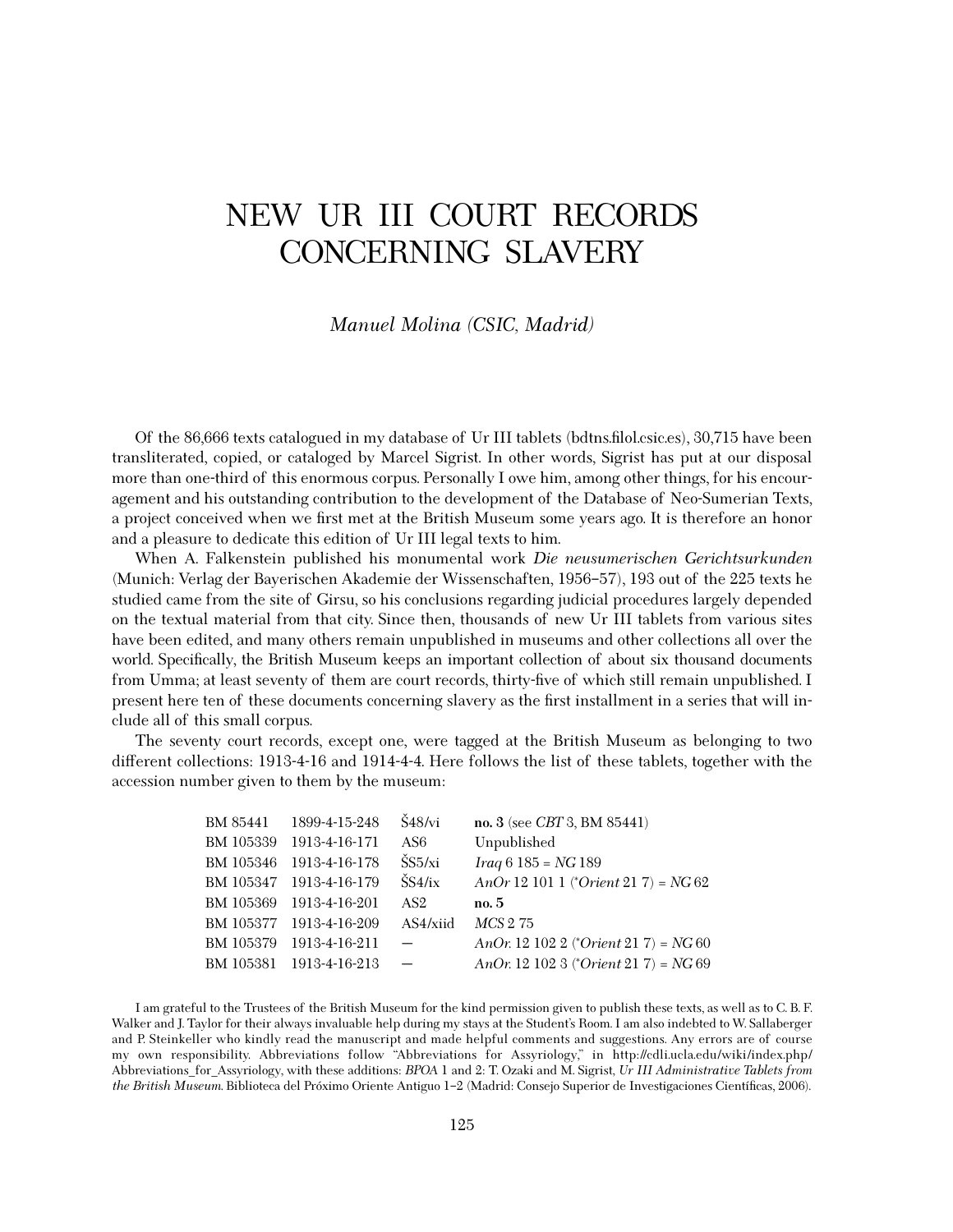| BM 105382 | 1913-4-16-214  |                          | AnOr. 12 103 4 (*Orient 21 7) = $NG30$ |
|-----------|----------------|--------------------------|----------------------------------------|
| BM 105384 | 1913-4-16-216  | AS <sub>2</sub>          | AnOr. 12 103 5 (*Orient 21 7) = NG 132 |
| BM 105393 | 1913-4-16-225  | AS6/vi                   | $Iraq 5 168 = NG 120a$                 |
| BM 106097 | 1913-4-16-929  | $[ \ldots ]$             | Unpublished                            |
| BM 106157 | 1913-4-16-989  | []                       | SNAT 535 (*AoF 23 260 n. 32)           |
| BM 106161 | 1913-4-16-993  | AS5/vii                  | SNAT 373                               |
| BM 106170 | 1913-4-16-1002 | AS5/ix                   | SNAT <sub>360</sub>                    |
| BM 106172 | 1913-4-16-1004 | AS6/vi                   | SNAT 372                               |
| BM 106209 | 1913-4-16-1041 | AS <sub>2</sub>          | SNAT 320                               |
| BM 106218 | 1913-4-16-1050 | AS <sub>2</sub>          | SNAT <sub>321</sub>                    |
| BM 106219 | 1913-4-16-1051 | $\overline{\phantom{0}}$ | Unpublished                            |
| BM 106239 | 1913-4-16-1071 | ŠS7/iii                  | SNAT <sub>519</sub>                    |
| BM 106404 | 1913-4-16-1236 | AS6/xiid                 | <b>SNAT 374</b>                        |
| BM 106427 | 1913-4-16-1259 | AS2/xii                  | SNAT <sub>334</sub>                    |
| BM 106428 | 1913-4-16-1260 | $-\frac{1}{x}$           | SNAT <sub>541</sub>                    |
| BM 106430 | 1913-4-16-1262 | AS2/xi                   | SNAT <sub>333</sub>                    |
| BM 106439 | 1913-4-16-1271 | AS5/vii                  | no. 6                                  |
| BM 106442 | 1913-4-16-1274 | AS8/v                    | Unpublished                            |
| BM 106451 | 1913-4-16-1283 | $\overline{\phantom{0}}$ | Unpublished                            |
| BM 106457 | 1913-4-16-1289 | ŠS <sub>2</sub>          | Unpublished                            |
| BM 106466 | 1913-4-16-1298 | Š37/xii                  | Unpublished                            |
| BM 106468 | 1913-4-16-1300 | —                        | Unpublished                            |
| BM 106470 | 1913-4-16-1302 | AS <sub>5</sub>          | Unpublished                            |
| BM 106476 | 1913-4-16-1308 | ŠS3/iv                   | Unpublished                            |
| BM 106479 | 1913-4-16-1311 | AS4/xiid                 | Unpublished                            |
| BM 106482 | 1913-4-16-1314 | AS5/ix                   | Unpublished                            |
| BM 106495 | 1913-4-16-1327 | AS5/ix                   | Unpublished                            |
| BM 106498 | 1913-4-16-1330 | AS5/xii                  | Unpublished                            |
| BM 106509 | 1913-4-16-1341 | —                        | Unpublished                            |
| BM 106527 | 1913-4-16-1359 | AS <sub>5</sub>          | no. 1                                  |
| BM 106536 | 1913-4-16-1368 | AS <sub>5</sub>          | Unpublished                            |
| BM 106537 | 1913-4-16-1369 | Š41/xiid                 | Unpublished                            |
| BM 106540 | 1913-4-16-1372 | AS6/xiid                 | no. 7                                  |
| BM 106550 | 1913-4-16-1382 | AS2/xiid                 | no. 2                                  |
| BM 106551 | 1913-4-16-1383 | AS6/i                    | no. 8                                  |
| BM 106614 | 1913-4-16-1446 | AS <sub>2</sub>          | no. 9                                  |
| BM 106641 | 1913-4-16-1473 | AS <sub>2</sub>          | <b>BPOA 1 365</b>                      |
| BM 106658 | 1913-4-16-1490 | AS2                      | BPOA 1 382                             |
| BM 106773 | 1913-4-16-1605 | AS2/xi                   | <b>BPOA 1 495</b>                      |
| BM 106878 | 1913-4-16-1710 | AS5 <sup>2</sup> /i      | <b>BPOA 1 600</b>                      |
| BM 106880 | 1913-4-16-1712 | AS <sub>2</sub>          | BPOA 1 602                             |
| BM 106944 | 1913-4-16-1776 | AS <sub>2</sub>          | <b>BPOA 1 664</b>                      |
| BM 106945 | 1913-4-16-1777 | AS <sub>2</sub>          | <i>BPOA</i> 1 665                      |
| BM 107141 | 1913-4-16-1973 | AS3                      | BPOA 1 852                             |
| BM 107173 | 1913-4-16-2005 | AS <sub>2</sub>          | <b>BPOA 1 878</b>                      |
| BM 107277 | 1913-4-16-2109 | AS2                      | BPOA 1 972                             |
|           |                |                          |                                        |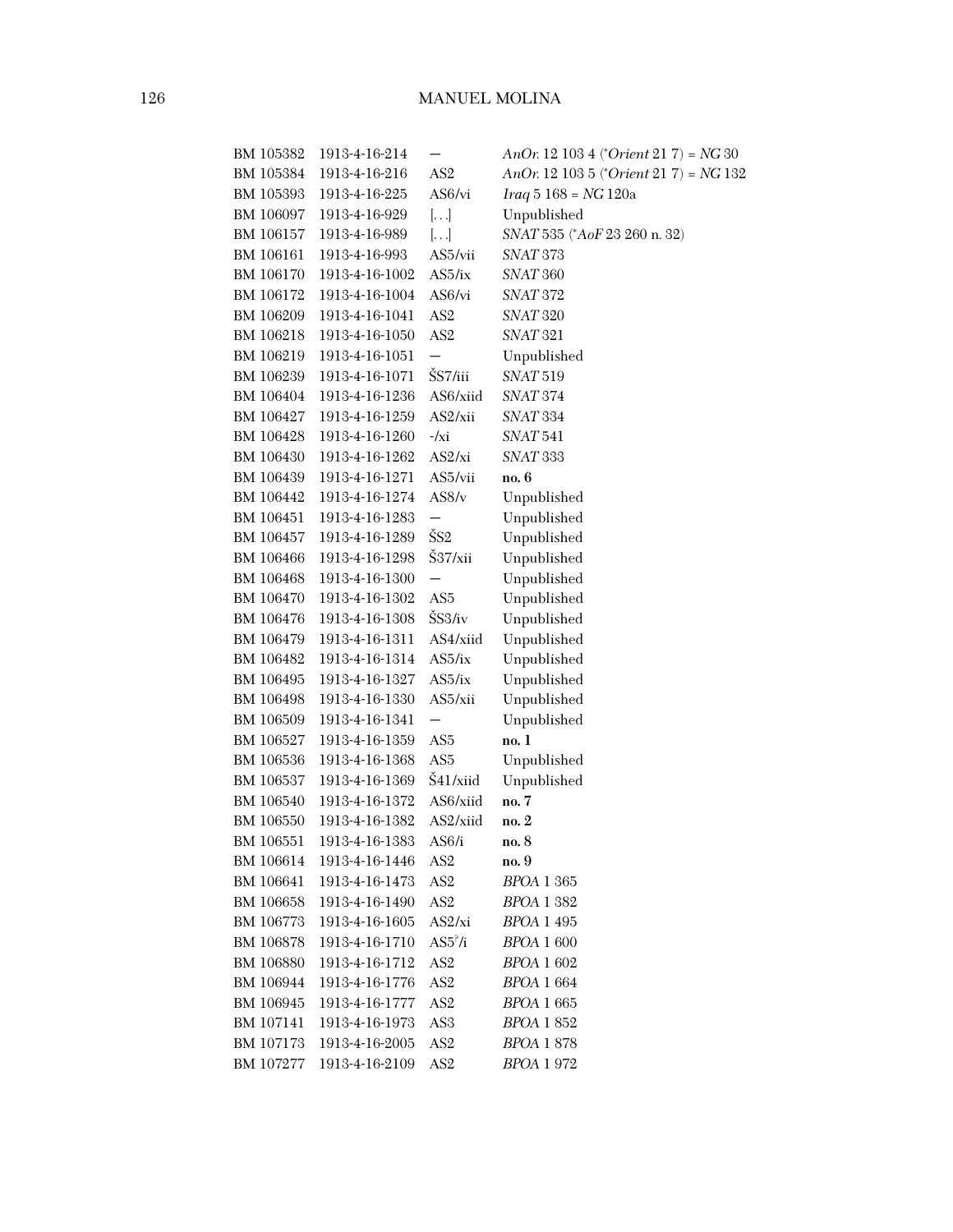| BM 107379 | 1913-4-16-2211 |                          | BPOA 1 1055                               |
|-----------|----------------|--------------------------|-------------------------------------------|
| BM 107413 | 1913-4-16-2245 |                          | <i>BPOA</i> 1 1086                        |
| BM 107626 | 1913-4-16-2458 | AS2                      | <i>BPOA</i> 1 1285                        |
| BM 107955 | 1913-4-16-2787 | AS2                      | $INES 633$                                |
| BM 110171 | 1914-4-4-237   | AS7/xii                  | Unpublished                               |
| BM 110379 | 1914-4-4-445   |                          | no. 4                                     |
| BM 110490 | 1914-4-4-556   |                          | Unpublished                               |
| BM 110603 | 1914-4-4-669   | $\dot{S}39/i$            | Unpublished                               |
| BM 110614 | 1914-4-4-680   | $\rm AS8/v$              | Unpublished                               |
| BM 111032 | 1914-4-4-1098  | AS2                      | Unpublished                               |
| BM 111052 | 1914-4-4-1118  | —                        | Unpublished                               |
| BM 111148 | 1914-4-4-1214  | AS2                      | no. 10                                    |
| BM 111173 | 1914-4-4-1239  | $\overline{\phantom{0}}$ | Unpublished                               |
| BM 111186 | 1914-4-4-1252  | AS2                      | Unpublished                               |
| BM 112949 | 1914-4-4-3015  | $\overline{\phantom{0}}$ | An<br>Or 12 104 7 (*Orient 21 7) = NG 122 |
| BM 113035 | 1914-4-4-3101  | AS2                      | An<br>Or 12 104 8 (*Orient 21 7) = NG 48  |

It is important to note that 1913-4-16 and 1914-4-4 collections were parts of a single consignment that actually arrived at the British Museum on 24th June 1912, containing a total of 5,617 tablets from Gōḫa offered by the Paris dealer I. Elias Gejou (courtesy C. B. F. Walker). This suggests that we are dealing with a homogeneous group of tablets from the central archives of the governor of Umma, possibly coming from a single findspot.

The ten tablets presented here concern problems with runaways (nos.  $1-4$ ), or other kinds of litigation concerning the ownership of slaves (nos. 4–10). In the commentaries following the transliterations and translations I have refrained from discussing or listing other references to court officials (m a skim, diku<sub>5</sub>, lu<sub>2</sub> ki-ba gub-ba, etc.), partly due to limitations of space, but also because this will be the topic of a paper presented by the writer at the RAI 53.

#### **1. BM 106527** (AS5)

- 1 Na-na-tum-e
- 2 Ma-an-šum<sub>2</sub>-mu-na-ra<br>3 arad<sub>2</sub> zah<sub>3</sub>-a-zu
- $\text{arad}_2$  zah $_3$ -a-zu
- 4  $\log a$ -mu-ra-an-tum<sub>2</sub>' (KA)
- $5$  in-na-an-du<sub>11</sub><br> $6$  mu-un-na-tun
- 6 mu-un-na-tum<sub>2</sub><br>7 a-ra<sub>2</sub> 2-kam ba-a
- 7 a-ra<sub>2</sub> 2-kam ba-an-da-zah<sub>3</sub><br>8 arad<sub>2</sub>-ra igi mu-ni-T[U<sup>2</sup>-a]r
- 8 arad<sub>2</sub>-ra igi mu-ni-T[U<sup>?</sup>-a]m<sub>3</sub>
- 9 arad<sub>2</sub> U<sub>2</sub>-za-ar-<sup>d</sup>Šul-gi-ra<sup>ki</sup> i<sub>3</sub>-tuš<br>0 šu-du-c9 im-mi-deb
- 10 šu-du<sub>8</sub>-a im-mi-dab<sub>5</sub><br>11 [i]n-na-an-du<sub>11</sub>
- $[i]$ n-na-an-du<sub>11</sub>
- u.e.  $1 \quad [\ldots]$  <sup>[x]</sup> / [A]-<sup>[ka]-la<sup>1</sup> [m]ussa<sup>sa2</sup> ga-ni-ir</sup>
- rev. 1 dub šum<sub>2</sub>-mu-na-ab in-na-an-du<sub>11</sub><br>2 A-kal-la dub Ma-an-šum<sub>2</sub>-mu-na n
	- 2 A-kal-la dub Ma-an-šum<sub>2</sub>-mu-na mu-de<sub>6</sub><br>3 aradə mu-sa10 ba-ra-an-ne-zuh
	- 3 arad<sub>2</sub> mu-sa<sub>10</sub> ba-ra-an-ne-zuh<br>4 ku<sub>2</sub> arad<sub>2</sub>-da tum<sub>2</sub><sup>um</sup> bi<sub>2</sub>-du<sub>11</sub>
	- 4 ku $_3$  arad $_2$ -da tum $_2$ <sup>um</sup> bi $_2$ -du $_{11}$
	- 5 Ur-gu<sub>2</sub>-de<sub>3</sub>-na-ke<sub>4</sub> ba-an-ši-sa<sub>10</sub>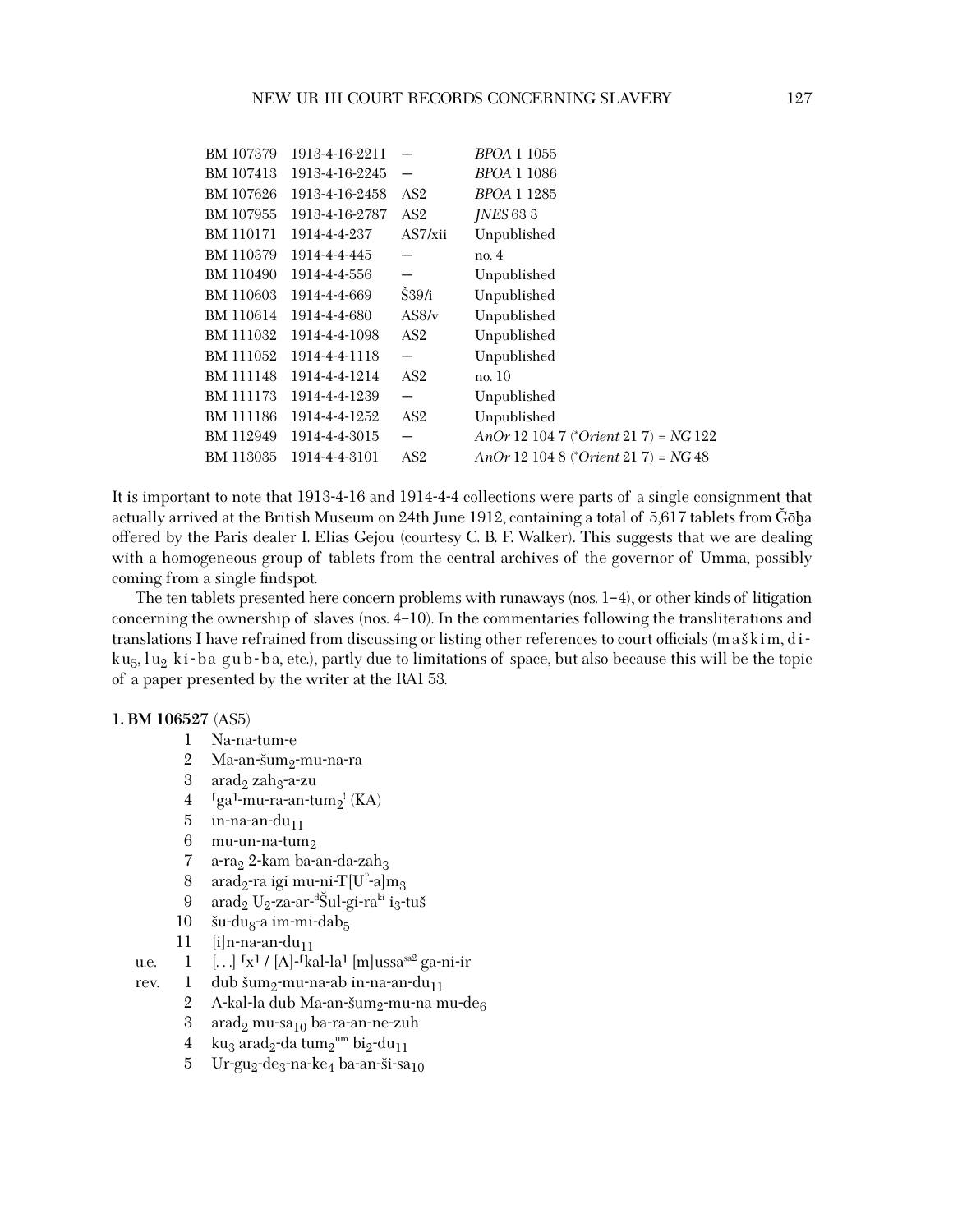6 A-kal-la ku<sub>3</sub> ba-an-de<sub>6</sub><br>7 kišib Ma<sup>{</sup>(BA)-an-šum<sub>o</sub>

- 7 kišib Ma'(BA)-an-šum<sub>2</sub>-mu-na in-na-an-ra<br>8 koš-bi mu lugal ib-apad
- 8 teš<sub>2</sub>-bi mu lugal ib<sub>2</sub>-pad<sub>3</sub>
- 9 A-kal-la ku<sub>3</sub>-še<sub>3</sub> ge-ne<sub>2</sub>-da
- 10 iti-ta u<sub>4</sub>-6-am<sub>3</sub> ba-ra- $\langle$ zal $\rangle$
- $le. i.1$ <sup>!</sup> u<sub>4</sub>-sakar-še<sub>3</sub> tum<sub>2</sub>-da ib<sub>2</sub>-du<sub>11</sub><br>'Dumu zi še . Ur niĝer <sup>ĝar</sup>
	- i.2 iti <sup>d</sup>Dumu-zi-še<sub>3</sub> Ur-niĝar<sub>x</sub><sup>ĝar</sup><br>i.<sup>3</sup> moškim A-bo-<sup>d</sup>En-lila-gina
	- i.3 maškim A-ba-<sup>d</sup>En-lil<sub>2</sub>-gin<sub>7</sub><br>ii 1 mu [En]-
	- ii.1 mu [En]-
	- ii.2 un[u<sub>6</sub>-gal <sup>d</sup>Inanna]

<sup>1-4</sup> Nanatum said to Manšumuna: "I will bring your runaway slave for you."<br><sup>6-7</sup> (Nanatum) brought (the slave) for him (Manšumuna), (but the slave) was able to escape for a second time.

<sup>8-11</sup> (Nanatum) said to (Manšumuna): "I found<sup>?</sup> the slave; the slave is living at the town of Usar-Šulgi; I captured him there."<br>  $\frac{\text{Euler}}{\text{Euler}}$  (Nanatum) said to (Manšumuna): "I will let<sup>?</sup> (...) Akala, (my) son-in-law, ... Give him the tablet!"

 $n^{2-4}$  (Nanatum) declared: "Akala brought the tablet of Manšumuna; he bought the slave; he certainly did not steal (the slave) for them (Nanatum and Ur-Guedena?); the silver (paid) for the slave was adequate."

 $r^{5-6}$  Ur-Guedena bought (the slave) from him (Nanatum); Akala brought the silver.

<sup>r.7</sup> The seal of Manšumuna was rolled for him (Ur-Guedena).

 $r<sup>8</sup>$  They have sworn together by the name of the king (not to contest each other).

r.9-leei.2 They declared that Akala will confirm that he (paid) with silver; that, being the sixth day of the month, (Akala) will be brought before the beginning of (next) month, before (the beginning of) the month of Dumuzi (xii).

lee.i.2-3 Ur-niĝar was the comissioner of Aba-Enlilgin. le.e.ii.1–2 Date.

As I understand this text, Mansumuna claims the ownership of a runaway slave, who is now the property of Ur-Guedena. It is Nanatum who explains what happened with the slave.

Nanatum states that he once seized the slave and gave him back to Mansumuna. Nevertheless, the slave fled again. This time, Nanatum found the slave in Uşar-Sulgi, and subsequently retained him. It seems that Nanatum decided to keep the slave, paying for him to Mansumuna. With this purpose he says he sent? Akala, his son-in-law, to pay for the slave, obtaining in return a document sealed by Manšumuna. It was thus confirmed that the slave was officially sold to Ur-Guedena, so a new tablet was sealed for him. A final agreement established that Akala would be brought to prove the purchase of the slave from Mansumuna.

2, *et passim*. The frequently attested PN Ma-an-SUM-na in Ur III texts (often read as Ma-an-si<sub>3</sub>-na) should be understood, in the light of our variant Ma-an-šum<sub>2</sub>-mu-na, as [ma.n.sum.en.a] "you are the one who will give him to me."

4. The context would better require in this line the verbal form ga-mu-ra-an-tum<sub>2</sub> "I will bring him for you," instead of ga-mu-ra-an-du<sub>11</sub> "I will tell you about him  $(?)$ ", so I assume that final KA is a dittography.

8. I cannot reconstruct the verbal form of this line with certainty. The broken sign begins with a group of wedges which could fit with TU, LI, TIR, etc. One could thus tentatively think of TU as a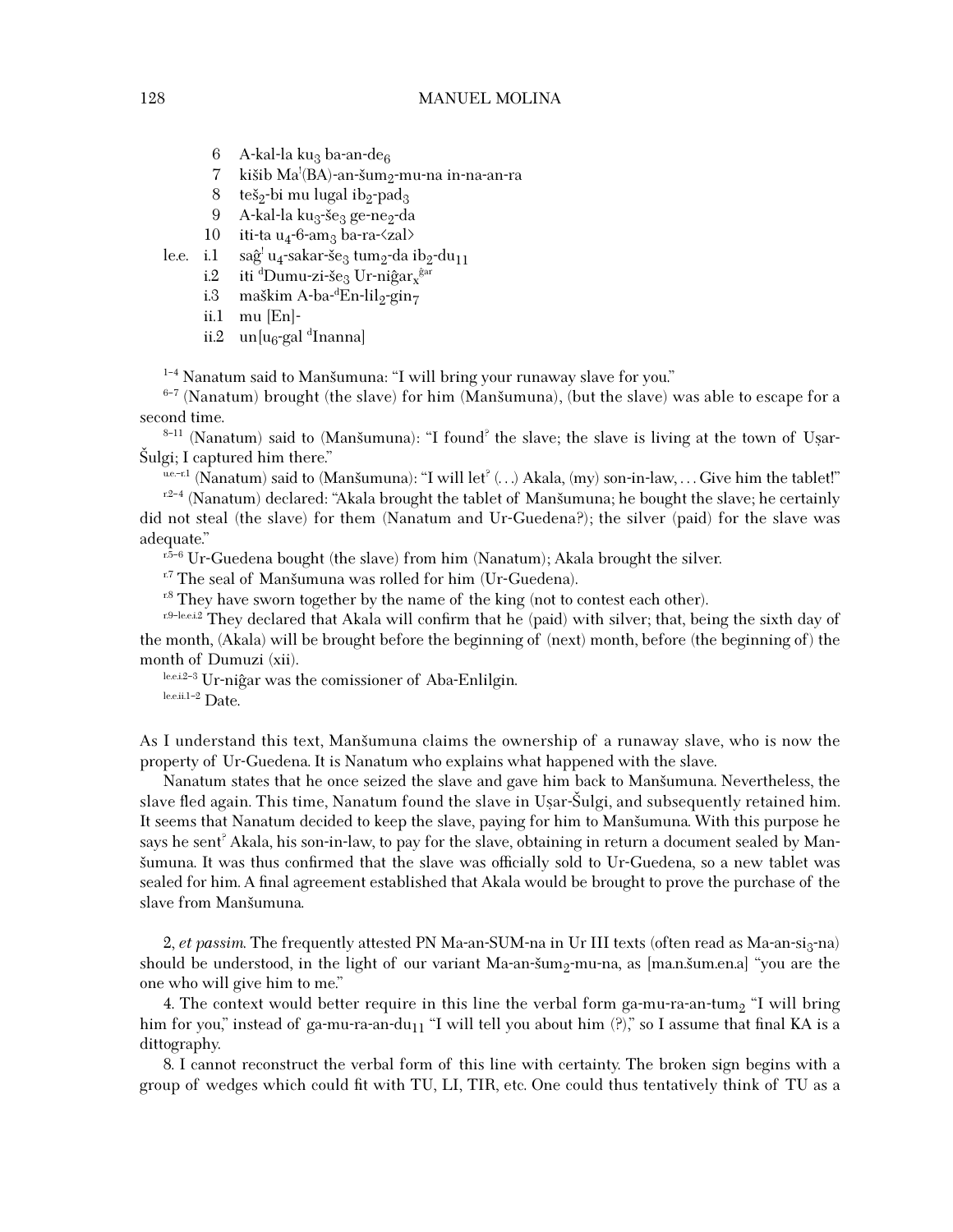writing for du<sub>8</sub>, well attested in Ur III texts (see C. Wilcke, *Wer las und schrieb in Babylonien und Assyrien. Überlegungen zur Literalität im Alten Zweistromland*, SBAW 2000/6 [Munich: Verlag der BAW, 2000], 70). In any case, the context requires a similar compound verb with igi, meaning something like "to see, to localize, to find," as for example in no. 4 below.

9. The toponym U<sub>2</sub>-sa-ar-<sup>d</sup>Sul-gi<sup>ki</sup> is attested in *MVN* 11 181:14; its variant A-sa-ar-<sup>d</sup>Sul-gi can be<br>nd in S4T9 171.9, r.4, and B4.95.90 AE Lriji 4. This kind of place name has been discussed by LI found in *SAT* 2 171:2, r.4, and *RA* 25 20 AF 1:r.iii.4. This kind of place name has been discussed by I. J. Gelb, "Studies in the Topography of Western Asia," *AJSL* 55 (1938) 84–85, and M. Hilgert, *Akkadisch in der Ur III-Zeit*, IMGULA 5 (Münster: Rhema-Verlag, 2002), 195.

u.e. The beginning of this line, written on the upper edge of the tablet, shows slight traces of signs for which it is uncertain whether they are part of the text. On the other hand, I cannot propose a convincing explanation for ga-ni-ir: the possibility of  $\lceil \text{anir} \rceil$  (3rd sg. possessive suffix and dative case marker) would leave unexplained the preceeding [g]; and in case we should understand it as a cohortative verbal form (perhaps with a meaning such as "I will let him go there," or "I will send him there"), the use of the plural stem of  $\hat{g}$  en "to go" would be improbable.

r.6. For tum<sub>2</sub> "suitable, adequate" (here spelled as DU.UM), see W. Sallaberger, " 'bringen' im Sumerischen Lesung und Bedeutung von d e6 (DU) und t u m2 (DU)," in *Von Sumer bis Homer. Festschrift <sup>f</sup>ür Manfred Schretter zum 60. Geburstag am 25. Februar 2004*, ed. R. Rollinger, AOAT 325 (Münster: Ugarit-Verlag, 2005), 573–74.

l.e. i.3. Aba-Enlilgin is mentioned as a judge in a case regarding fugitives in a tablet from Nippur (*NRVN* 1 1; cf. also *NRVN* 1 241), and in the Umma legal text *SNAT* 541 (here together with judges from other places). In this case, it is said that Ur-nigar acts as his representative.

#### **2. BM 106550 (**AS2/xiid)

- $\frac{1}{2}$   $\frac{1}{5}$   $\frac{1}{2}$   $\frac{1}{2}$   $\frac{1}{2}$   $\frac{1}{2}$   $\frac{1}{2}$   $\frac{1}{2}$   $\frac{1}{2}$   $\frac{1}{2}$   $\frac{1}{2}$   $\frac{1}{2}$   $\frac{1}{2}$   $\frac{1}{2}$   $\frac{1}{2}$   $\frac{1}{2}$   $\frac{1}{2}$   $\frac{1}{2}$   $\frac{1}{2}$   $\frac{1}{2}$   $\frac{1}{2}$   $\frac{1}{2}$
- 2 5 gin<sub>2</sub> ku<sub>3</sub>-babbar-še<sub>3</sub>
- 3 Amar-si<sub>4</sub> u<sub>3</sub> Lu<sub>2</sub>-<sup>d</sup>En-lil<sub>2</sub>-la<sub>2</sub>-še<sub>3</sub><br>4 LL-<sup>d</sup>Bo-u- in-ši-sa
- 4 Ur<sup>-d</sup>Ba-u<sub>2</sub> in-ši-sa<sub>10</sub><br>5 Lucisi-sansa kurs
- 5 Lu<sub>2</sub>-igi-sa<sub>6</sub>-sa<sub>6</sub> lu<sub>2</sub>-gi-na-ab-tum-ma
- 6 geme<sub>2</sub> u<sub>4</sub> gub-ba nu-til ba-zah<sub>3</sub>
- 7 Amar-si<sub>4</sub> u<sub>3</sub> Lu<sub>2</sub>-<sup>d</sup>En-lil<sub>2</sub>-la<sub>2</sub>-ke<sub>4</sub>
- 8 su-su-dam
- 9 igi ensi $2$ -ka-še $3$
- rev. 1 igi Lu<sub>2</sub>-<sup>d</sup>Nanna-še<sub>3</sub><br>2 igi Lugaldu sanče
	- 2 igi Lugal-ku $3$ -zu-še $3$
	- 3 igi Ur-niĝar $x^{\text{gar}-\text{seg}}_3$
	- 4 igi Lu<sub>2</sub>-<sup>d</sup>Šara<sub>2</sub>-še<sub>3</sub><br>5 di-bi bo-til
	- 5 di-bi ba-til
	- 6 dumu Ummaki
	- 7 iti diri mu <sup>d</sup>Amar-<sup>d</sup>Suen lugal-e Ur-bi<sub>2</sub>-lum<sup>ki</sup> mu-hul

<sup>1-4</sup> Geme-Ašar bought Ur-Bau from Amarsi and Lu-Enlila for 5 shekels of silver.

<sup>5</sup> Lu-igisasa was the guarantor.

 $^6$  Not having completed the established period, the slave woman escaped.

7–8 (Therefore) Amarsi and Lu-Enlila will repay (to Ur-Bau the purchase price).

 $9-r^4$  Before the governor; before Lu-Nanna; before Lugalkuzu; before Ur-niĝar; before Lu-Šara.  $r^5$ –6 This case has been closed. (It concerns) citizens of Umma.

 $E<sup>r.7</sup>$  Date.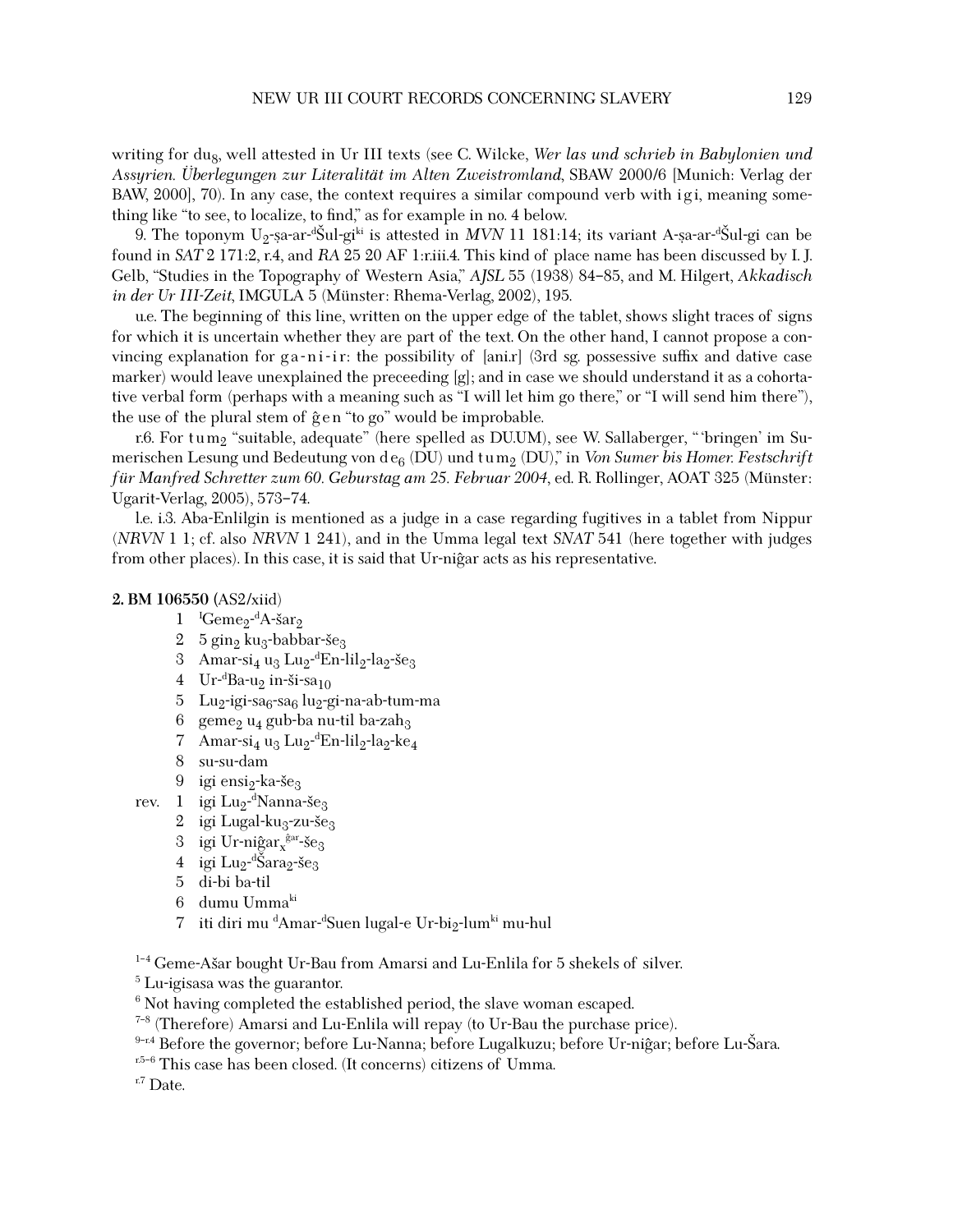#### 130 MANUEL MOLINA

This document records a case in which it is decided that the sellers (perhaps the parents) of a slave woman, who had escaped from the buyer, must return the purchase price to the latter. Such an obligation would be here expressed by the verbal form su-su-da, while in other cases (*SDU* S.3), when the warranty requires a substitute as a replacement for the runaway, the verb tum<sub>2</sub> is used. Repayment for flight is also attested in an Old Babylonian document, quoted by P. Steinkeller *(Sale Documents of the Ur-III-Period* [= SDU], FAOS 17 [Stuttgart: Franz Steiner Verlag, 1989], 70 and 92), where the guarantors promised to return the purchase price if the sold man escaped (*RA* 54 [1960] 34–35 no. 38).

On the other hand, I assume that the expression  $u_4$  gub-ba, here translated as "the established period," refers to the duration of the warranty in case of flight. The existence of such a clause in Ur III times, rarely attested for later periods, had been already inferred by Steinkeller (*ibid*.) from the aforementioned tablet *SDU* S.3, and from *ITT* 5 9594, a text that reads: <sup>r</sup>x<sup>1.4</sup>Ba-u<sub>2</sub>-ke<sub>4</sub> mu lugal tukum-bi u<sub>4</sub>da-ta Ur-<sup>d</sup>Sa-u<sub>18</sub>-ša u<sub>3</sub> dumu-ĝu<sub>10</sub>-ne <sup>r</sup>ha<sup>1</sup>-ba-zah<sub>3</sub>-de<sub>3</sub>-eš <sup>r</sup>2º geme<sub>2</sub> g[a-ab-šum<sub>2</sub>] bi<sub>2</sub>-[in-d]u<sub>11</sub> ("[P]N has<br>deelered: 'Bu the name of the king! If from this day on PN- and my ebildren essano I will gi declared: 'By the name of the king! If from this day on  $PN<sub>2</sub>$  and my children escape, I will give two slave women in their place"). Our interpretation of the expression  $u_4$  gub-ba relies also on its occurrence in a legal text from Girsu published by E. Sollberger ("Some Legal Documents of the Third Dynasty of Ur," in *Kramer Anniversary Volume. Cuneiform Studies in Honor of Samuel Noah Kramer*, eds. B. L. Eichler *et al*., AOAT 25 [Kevelaer - Neukirchen Vluyn: Verlag Butzon&Bercker – Neukirchener Verlag, 1976], 442), who discussed and translated it as "on the appointed day" (M. Sigrist, who re-edited the same tablet, similarly translated "on the said day"; "Some di-til-la Tablets in the British Museum," in *Solving Riddles And Untying Knots. Biblical, Epigraphic And Semitic Studies In Honor Of Jonas C. Greenfield*, eds. Z. Zevit, S. Gitin, and M. Sokoloff [Winona Lake: Eisenbrauns, 1995], 611).

#### **3. BM 85441** (Š48/iv)

- 1 1 sag-munus Nin-ĝu<sub>10</sub>-ušur<sub>x</sub>(LAL<sub>2</sub>.TUG<sub>2</sub>)-ĝu<sub>10</sub> mu-ni-im
- 2 a-ba-zah<sub>3</sub> da-ri-še<sub>3</sub>
- $3$  im-mi-gu<sub>2</sub>-ru-a
- $4$   $\,$   $\rm{Lu_2^{\textrm{-d}}}$ Inanna nu-<sup>ĝiš</sup>kiri $_6$  Nin $_9$ -tur-tur-ra-k $\rm{e_4}$
- 5 mu lugal-bi in-pad<sub>3</sub>
- 6 igi Lu<sub>2</sub>-diĝir-ra lu<sub>2</sub>-i<sub>3</sub>-gara<sub>2</sub>-še<sub>3</sub>
- 7 igi Ur-<sup>d</sup>Šul-pa-e<sub>3</sub> ku<sub>3</sub>-dim<sub>2</sub>-še<sub>3</sub><br>1 igi Mo-pa-e4 nu <sup>ĝiš</sup>kiris <sup>d</sup>I amm
- rev.  $1$  igi Me-pa-e<sub>3</sub> nu-<sup>giš</sup>kiri<sub>6</sub> <sup>d</sup>Lamma-ĝu<sub>10</sub>-še<sub>3</sub><br>2 igi A-ob-bo-ni ku-dima-čo-
	- 2 igi A-ab-ba-ni ku<sub>3</sub>-dim<sub>2</sub>-še<sub>3</sub>
	- 3 igi Lugal-ma<sub>2</sub>-gur<sub>8</sub>-re dumu An-da-gu-du-še<sub>3</sub>
	- 4 igi A-ni šu-i<sub>2</sub>-še<sub>3</sub>
	- 5 igi Zalag-ga-ni guda<sub>2</sub>-še<sub>3</sub>
	- 6 igi Ba-zi-ge guda $_2$ -še $_3$ <br>7 igi Ša-ar-ša-bi $_2$ -ib šu-i
	- 7 igi Ša-ar-ša-bi<sub>2</sub>-ib šu-i<sub>2</sub>-še<sub>3</sub><br>8 igi A-du-du ku<sub>2</sub>-dim<sub>2</sub>-še<sub>2</sub>
	- igi A-du-du ku $_3$ -dim $_2$ -še $_3$
	- 9  $\ln_2$ -ki-inim-ma-me
	- 10 iti šu-numun<br>1 mu us<sub>2</sub>-sa Ki-
- lo.e. 1 mu us<sub>2</sub>-sa Ki-maš<sup>ki</sup> mu us<sub>2</sub>-sa-a-bi

<sup>1-5</sup> A woman named Ningu-usurgu: if she flees, Lu-Inanna, gardener of Ninturtura, has sworn by the name of the king that he will make her return forever.

<sup>6-r.9</sup> Before Lu-diĝira, dairy farmer; before Ur-Šulpa'e, goldsmith; before Mepa'e, gardener of Lammaĝu; before A'abbani, goldsmith; before Lugal-magure, son of Andagudu; before Ani, barber; before Zalagani, gud a-priest; before Bazige, gud a-priest; before Šaršabib, barber; before Adudu, goldsmith: they are the witnesses.

 $10$ -lo.e. Date.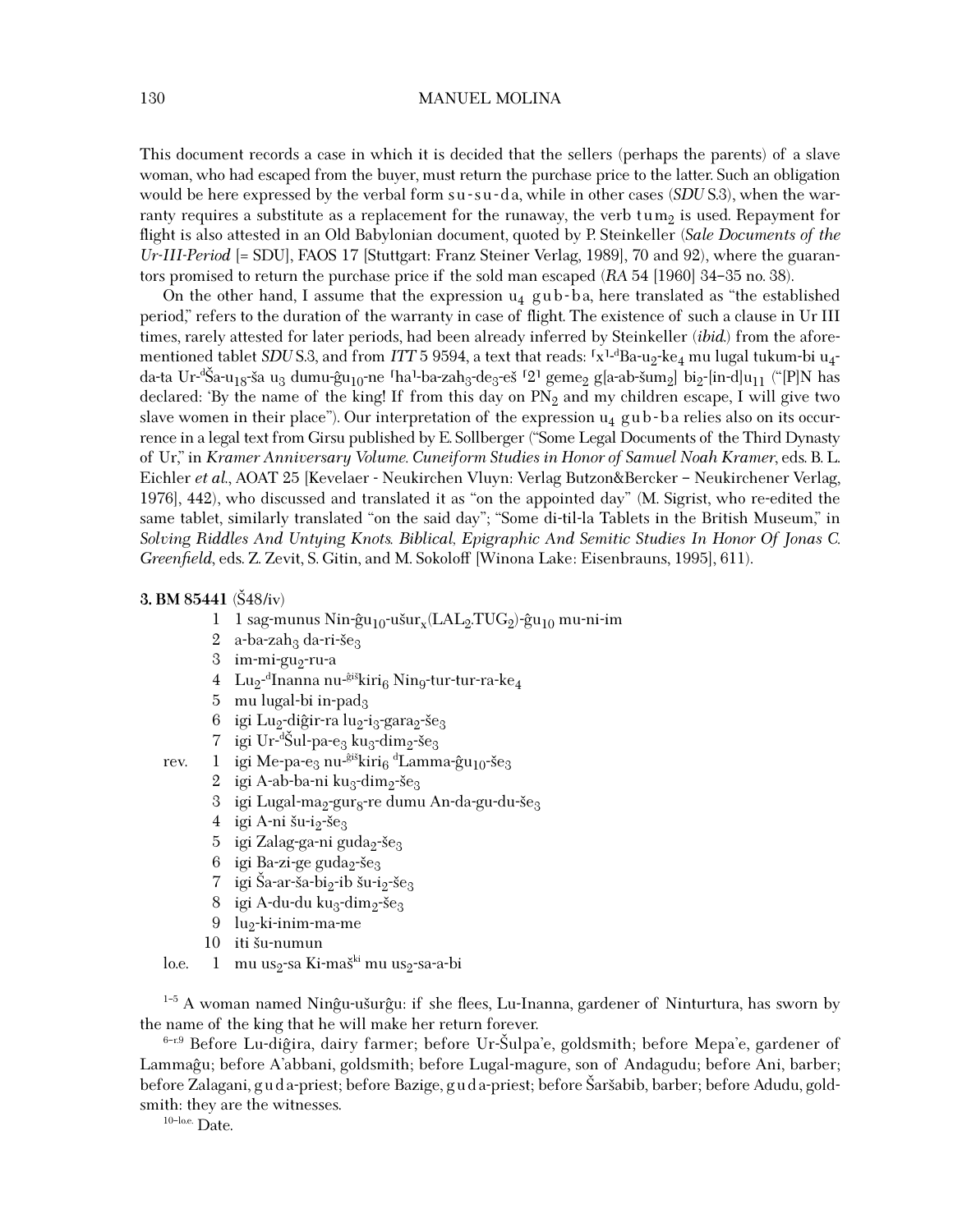This text records the oath of Lu-Inanna that he will bring back a slave woman in case she flees. Lu-Inanna would have been the seller of the slave woman, thus responsible for her flight, and most probably her father or a close relative (see P. Steinkeller, *SDU*, p. 69).

2. The verb a-ba-zah<sub>3</sub> is prospective [u.ba.zah]; da-ri is interpreted as a variant of da-ri<sub>2</sub> "lasting."

3. The form im-mi-gu<sub>2</sub>-ru-a is interpreted as [im.bi.gur.e.a] "that he will make him return": cf.  $\ln_2$  im-mi-gur, in a similar context, in Laws of Ur-Namma § 17' (numbering according to C. Wilcke, "Der Kodex Urnammu (CU). Versuch einer Rekonstruktion," in *Riches hidden in Secret Places: Ancient Near Eastern Studies in Memory of Thorkild Jacobsen*, ed. Tz. Abusch [Winona Lake: Eisenbrauns, 2002], 317).

6. This is the earliest attestation known to me of  $Lu_2$ -digir-ra  $lu_2$ -i<sub>3</sub>-gara<sub>2</sub>, well documented in other sources: *TCNU* 457:r.2 (AS4), *TCL* 5 6039:r.ii.21 (AS5), *AnOr* 1 88:iv.25 (AS5), *BPOA* 1 708:3–4 (AS7), *MVN* 21 330:9 (AS9), *BPOA* 1 445:6 (IS1).

7. U r-<sup>d</sup>Sul-pa-e<sub>3</sub> ku<sub>3</sub>-dim<sub>2</sub> is widely attested in Umma, although it is not certain that the same<br>conjis always involved We find him in toyte dated from S47 (BBM 3,148,3) to IS2 (CST 546,n0) person is always involved. We find him in texts dated from  $\frac{547}{$ *(BRM* $3 148:3) to IS2$ *(CST* $546:r.9).$ 

r.5. Zalag-ga-ni guda<sub>2</sub> is also attested in OrSP 47-49 500:r.ii.28.

r.8. A - du - du k u<sub>3</sub> - dim<sub>2</sub> is perhaps the same person recorded in *AOAT* 25 444 9:r.i.9'.

#### **4. BM 110379** (-/-)

- $1$   $^{[1]}$ Niĝar $_x$ <sup>ĝar</sup>-ki-du<sub>10</sub> dumu Ur-<sup>d</sup>Li<sub>9</sub>-si<sub>4</sub>-na-ka-ke<sub>4</sub>
- 2 <sup>I</sup>Diĝir-ĝa<sub>2</sub>-bi<sub>2</sub>-du<sub>11</sub> arad<sub>2</sub> Ur-<sup>d</sup>Li<sub>9</sub>-si<sub>4</sub>-na-ka i<sub>3</sub>-me-a-aš<br><sup>3</sup> ingo-on
- 3 in-ge-en $_6$
- 4 <sup>I</sup>Ha-ha-ša<br>5 <sup>I</sup>Ur.<sup>d</sup>Ičter
- 5 <sup>I</sup>Ur-<sup>d</sup>Ištaran<br>6 <sup>I</sup>NL-de
- 6 <sup>I</sup> NI-da
- $7 \;$ lu<sub>2</sub>-inim-ma-me
- 8 Ha-ha-ša nam-erim<sub>2</sub>-bi in-ku<sub>5</sub>
- 9 <sup>d</sup> Er3-ra-nu-IB lu2-kig^ 2-gi4-a lugal maskim-bi-im

10

- rev. 1 <sup>rI</sup>Lugal<sup>1</sup>-ur<sub>2</sub>-ra-ni u<sub>3</sub> Ur-<sup>d</sup>Nun-gal
	- 2 <sup>r</sup>dumu<sup>1</sup> Lu<sub>2</sub>-<sup>d</sup>Nanna arad<sub>2</sub> U<sub>2</sub>-da-ka-me
	- 3  $\sigma$ U<sub>2</sub><sup>1</sup>-da ĝiš-gid<sub>2</sub>-da ba-an-[na]-du<sub>3</sub> ma-ar-gi<sub>4</sub> in-ĝa<sub>2</sub>-ar
	- 4  $[U_2-d]$ a ba-uš<sub>2</sub> arad<sub>2</sub> ba-zah<sub>3</sub>
	- 5 [ara]d2° ki zah<sub>3</sub>-a-na An-ša-an<sup>ki</sup> ba-uš<sub>2</sub><br>6 [Clu-edo-edumu Cu-du-du-lulo-igi i
	- 6 [G]u<sub>3</sub>-de<sub>2</sub>-a dumu Gu-du-du-[k]e<sub>4</sub> igi in-ni-du<sub>8</sub>-am<sub>3</sub>
	- 7 nam-erim<sub>2</sub>-bi Gu<sub>3</sub>-de<sub>2</sub>-a in-ku<sub>5</sub>
	- 8 La-lu<sub>5</sub> dumu U<sub>2</sub>-da-ka
	- 9 10 gin<sub>2</sub> ku<sub>3</sub>-babbar ba-an-na-la<sub>2</sub>
	- 10 ĝiš-gid<sub>2</sub>-da-aš ba-an-na-du<sub>3</sub>
	- 11
- <sup>1-3</sup> Niĝar-kidu, son of Ur-Lisi, confirmed that Diĝirĝa-bidu was the slave of Ur-Lisi.
- $4-7$  Hahaša, Ur-Ištaran (and) NIda were the witnesses (to the transaction).
- $<sup>8</sup>$  Hahaša has taken the (assertory) oath.</sup>
- $9$  Erra-nuIB, envoy of the king, was the comissioner of this (case).
- r.1–2 Lugal-urani, and Ur-Nungal, sons of Lu-Nanna, were slaves of Uda.
- $r<sup>3</sup>$  Uda appointed (Lu-Nanna) for lancer service, but freed (his sons).
- <sup>r.4</sup> Uda died (and) the slave escaped.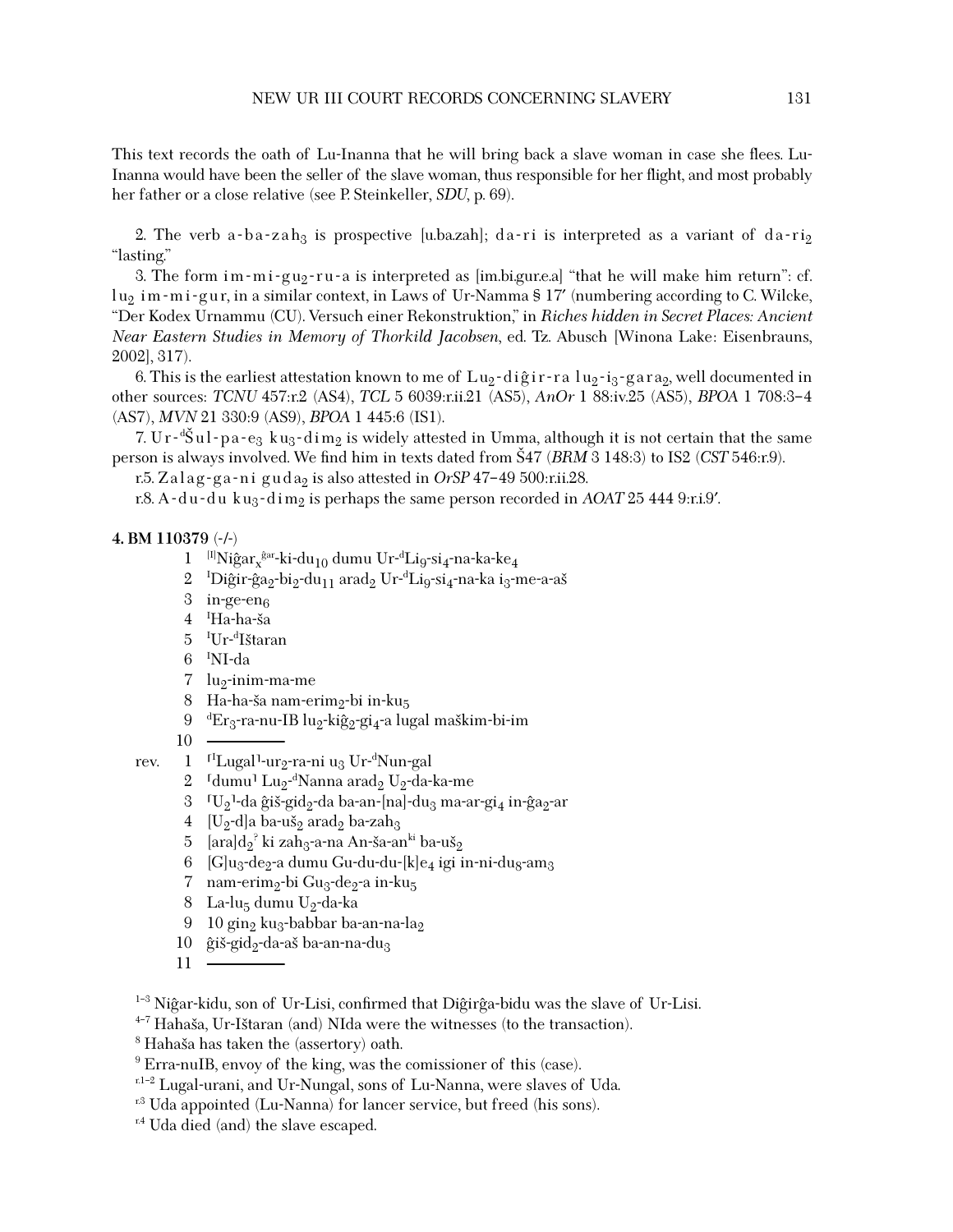$r.5-6$  (It was believed that) [the slav]e<sup>?</sup> had died in Anšan, where he had fled, (but) Gudea, son of Gududu, saw him there;

 $r^2$  Gudea took the (assertory) oath (to confirm this).

 $r^{8-9}$  Lalu, son of Uda, has paid him (Gudea) ten shekels of silver.

 $r^{10}$  (Lalu) has appointed (the slave) for lancer service.

The text records two different procedures. The first one, written on the obverse of the tablet, is a duplicate of a document published by T. Fish (*AnOr* 12 102 2 BM 105379), later re-edited by A. Falkenstein (*NG* 60). In this court record, the property of a slave is confirmed to Ur-Lisi after the statement of his son. According to the second case, a slave had escaped from lancer service after his owner's death. He was nevertheless found in Ansan, so it was decided that the son of the owner would compensate the man who found him, and return the slave to his duties.

4, 8. Ha-ha-s a is perhaps the same merchant acting as witness in the Umma legal text *AfO* 4 23. There is also a Ha-ha-s<sup>a</sup> guda<sub>2</sub> frequently attested in Umma tabets (*SAKF* 13:3; *MVN* 15 390:iv.41, xi.24; *SAT* 3 1879; *BPOA* 2 2571:r.5), who could also well be the one of our text.

r.3, 10. The basic meaning of du<sub>3</sub> is "to erect; to plant". Accordingly, W. Sallaberger suggests (personal communication) to interpret the verb in this context as "to place, to nominate".

The  $\hat{g}$ is-gid<sub>2</sub> -da work was developed by gurus or erin<sub>2</sub>, frequently mentioned in Ur III texts in connection with ˜shing (see R. K. Englund, *Organisation und Verwaltung der Ur III – Fischerei*, BBVO 10 [Berlin: Dietrich Reimer Verlag, 1990], 75, 107–55). With regard to some of these texts, which deal with a naval operation against Anšan, P. Steinkeller argues (personal communication) that fishermen, employed as marines in the army, used their fishing spears as weapons.

Another text (*NG* 189 = BM 105346) where a man who escaped from the  $\hat{g}$  is-gid<sub>2</sub>-da service is mentioned has been discussed by Englund (*Fischerei*, pp. 160–61). It deals with a certain ME.PI.ZU dumu Ur-<sup>d</sup>Suen unu<sub>3</sub>, who fled and was seized by a fisherman. This same ME.PI.ZU is recorded one year later, together with his father, in a text listing prisoners (*MVN* 18 557 = *AuOrS* 11 557).

#### **5. BM 105369** (AS2)

- 1 Lu<sub>2</sub>-du<sub>10</sub>-ga dumu Ur-mes<sup>!</sup>
- 2  $u_3$  Ama-kal-la dam<sup>!</sup>
- 3 Niĝ<sub>2</sub>-u<sub>2</sub>-rum arad<sub>2</sub>-da-ni
- 4 Lu<sub>2</sub>-<sup>d</sup>Inanna dumu-ni
- 5 dumu-munus-gaba-ni
- 6 17 gin<sub>2</sub> ku<sub>3</sub>-babbar-še<sub>3</sub>
- 7 Na-a-na dam Ku-li-/ke4
- $8 \text{ in-sa}_{10}$
- 9 eĝir-a Lu<sub>2</sub>-du<sub>10</sub>-ga
- 10 saĝ<sup>1</sup> nu-mu-ši-sa<sub>10</sub> bi<sub>2</sub>-du<sub>11</sub>
- 11 <sup>I</sup> Ur-sukkal simug
- 12 <sup>I</sup>Lugal-ma<sub>2</sub>-gur<sub>8</sub>-re
- 13 <sup>I</sup> Ur-<sup>d</sup> Ma-mi
- rev.  $1$  ib<sub>2</sub>-ta-e<sub>3</sub>-eš<sub>2</sub>
	- 2 Na-a-na nam-erim<sub>2</sub>-a ba-ni-dab<sub>5</sub>
	- 3 Ur-<sup>d</sup> Da-mu-ke4
	- 4 saĝ<sup>1</sup>-ĝa<sub>2</sub> a<sub>2</sub> bi<sub>2</sub>-dar-a
	- 5 nam-erim<sub>2</sub>-bi i<sub>3</sub>-ku<sub>5</sub>-re<sub>6</sub>
	- 6 Lu<sub>2</sub>-du<sub>10</sub>-ga saĝ in-na-šum<sub>2</sub>-mu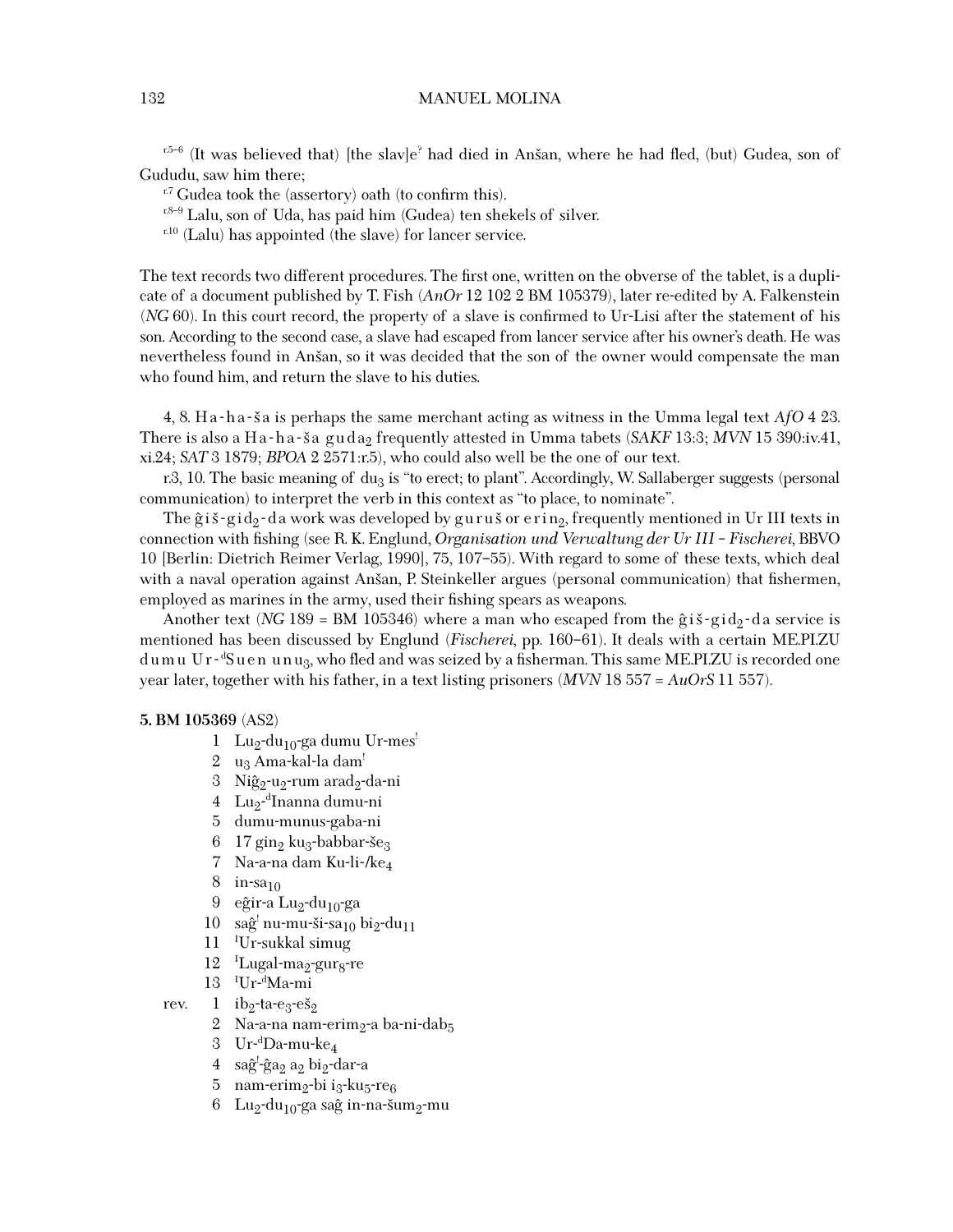- 7 kas<sub>4</sub> maškim di til-la
- 8 <sup>I</sup>  ${}^{1}$ Gu<sub>3</sub>-de<sub>2</sub>-a nu-banda<sub>3</sub>
- 9 <sup>I</sup> Šu-<sup>d</sup>Nin-šubur nu-banda<sub>3</sub><br>Lugal-ku-san
- 10 <sup>I</sup>Lugal-ku<sub>3</sub>-zu
- 11  $\ln_2$  ki-ba gub-ba-me-eš<sub>2</sub><br>1 mu<sup>d</sup>Amar-<sup>d</sup>Suen lugal U
- le.e. 1 mu <sup>d</sup>Amar-<sup>d</sup>Suen lugal Ur-bi<sub>2</sub>-lum<sup>ki</sup> mu-hul

u.e.  $1 \frac{17 \text{gin}_2 \text{ku}_3-\text{babbar-}\xi_{23}}{2 \text{bar-}\xi_{12}}$ 

<sup>1-8</sup> From Luduga, son of Urmes, and from Amakala, the wife of Nigurum, his (Luduga's) slave, her (Amakala's) son Lu-Inanna (and) her baby-girl, for 17 shekels of silver Na'ana, the wife of Kuli, bought.

9-10 Afterwards, Luduga declared: "She (Na'ana) did not buy those children from me!"

 $11-x1$  Ur-sukkal, the smith; Lugal-magure; (and) Ur-Mami: they have appeared (as witnesses).

 $r^2$  Na'ana has taken over (the actual case) by (swearing an assertory) oath.

r.3-5 Ur-Damu will swear that he (Luduga) illegally seized the children.

 $r<sup>6</sup>$  Luduga will give back the children to her (Na'ana).

 $r^7$  Concluded case of the envoy, commissioner (of the king).

r.8-11 Gudea, overseer; Šu-Ninšubur, overseer; (and) Lugalkuzu: they were the "bystanders."

le.e. Date.

u.e. (The payment of)  $17$  shekels of silver was completed.

This tablet, drawn up by a rather unskillful scribe, records the sale of two children by Luduga, who was also the owner of their father, and by their mother. The latter apparently was a free woman who shared the right of reselling the children into slavery with the owner of her husband and children. Subsequently (perhaps after her death), Luduga disclaimed the sale, but payment and sale were con firmed following the testimony of the witnesses of the sale, and the oaths of Na'ana (the buyer) and of Ur-Damu (Na'ana's husband?).

A similar situation is found in *ITT* 2 3519 (= *NG* 71), a text discussed by A. Falkenstein (*NG* I, pp. 90–91, II, p. 117) and P. Steinkeller (*SDU*, p. 100). According to this court record, a girl (Ummagina) had been sold by her mother (Usime), the girl and her father (Ur-Igizibara) being the slaves of Azmu. The object of the litigation was the right to sell the slave girl, a problem raised after the death of Azmu by his son. What our text and no. 6 below show, is that when children were sold (most probably for debts), their mother kept some kind of rights to them: they could not be sold into slavery to a third party by their new owner without the consent and participation of the mother. On the other hand, the mother could not sell them on her own initiative unless, as *ITT* 2 3519 establishes, a royal decree making them free was handed down.

1–5. The translation proposed here runs against the difficulty of arad<sub>2</sub>-da-ni where arad<sub>2</sub>-dana is expected. Nevertheless, I find problematic the alternative of considering Amakala the wife of Luduga, since it would imply that Nigurum was their slave and the father of the children (a baby girl included).

r.2. For this interpretation of nam-erim<sub>2</sub> dab<sub>5</sub>, see the contribution by W. Sallaberger in this volume.

r.4. a2 dar "to seize illegally, to sequester": see A. Falkenstein, *NG* III, p. 90; *PSD* A/II, pp. 50–51; H. Neumann, "Zum privaten Werkvertrag im Rahmen der neusumerischen handwerklichen Produktion," *AoF* 23 (1996) 261; R. de Maaijer and B. Jagersma, Review of Å. Sjöberg (ed.), *The Sumerian Dictionary of the University Museum of the University of Pennsylvania*, Vols. A/I–II (Philadelphia, 1992 and 1994), *AfO* 44–45 (1997/1998) 285; F. Karahashi, *Sumerian Compound Verbs with Body-Part Terms* (Ph. D. Diss., University of Chicago, 2000), 75; P. Steinkeller, "Toward a Definition of Private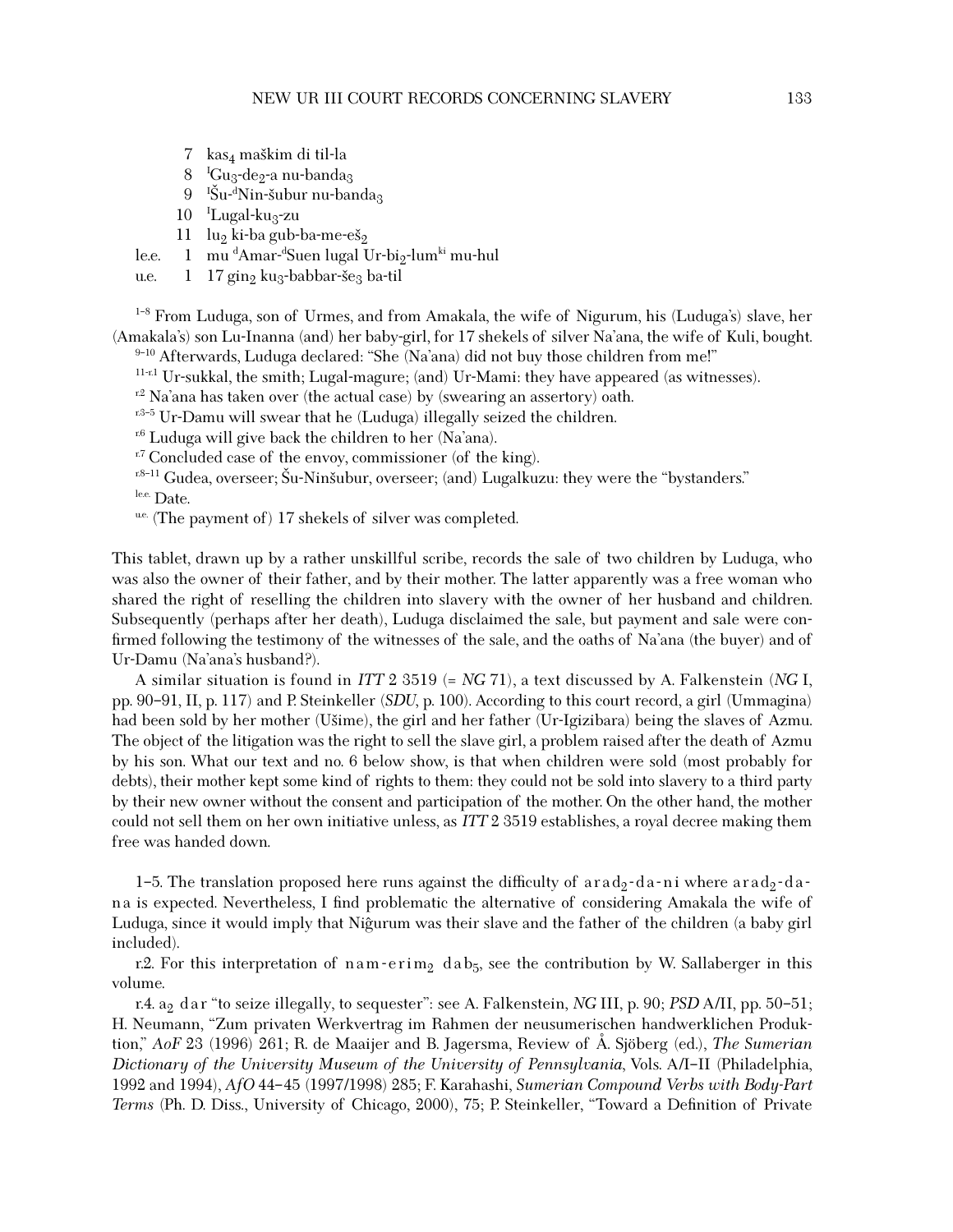Economic Activity in Third Millennium Babylonia," in *Melammu Symposia* 5, eds. R. Rollinger and C. Ulf, Oriens et Occidens 6 (Wiesbaden: Harrassowitz, 2004), 101.

#### **6. BM 106439** (AS5/vii)

- 1 <sup>I</sup> Lugal-iti-da
- 2 <sup>I</sup>Šeš-kal-la<br><sup>2 I</sup>Lugal-dul
- 3 <sup>I</sup>Lugal-dub-la<sub>2</sub>
- 4 dumu Lugal-iti-da-me
- 5 12 gin<sub>2</sub> ku<sub>3</sub>-babbar-še<sub>3</sub>
- 6 Lu<sub>2</sub>-<sup>d</sup>Šara<sub>2</sub> lugal saĝ-ĝa<sub>2</sub>-še<sub>3</sub><br>7 E rišorrigi-zu ama saĝ-ĝarršo
- 7 E<sub>2</sub>-še<sub>3</sub>-igi-zu ama saĝ-ĝa<sub>2</sub>-še<sub>3</sub>
- 8 min-na-ne-ne-še<sub>3</sub>
- 9 <sup>d</sup>Lamma-ĝu<sub>10</sub>-a
- 10 in-ne-ši-sa $_{10}$
- 11 NIM-mu ki- $\langle$ na-ab $\rangle$ -tum-bi i<sub>3</sub>-me-am<sub>3</sub> ba-uš<sub>2</sub>
- 12 <sup>I</sup>Lu<sub>2</sub>-gu-la
- 13 <sup>I</sup> Ba-sig5
- 14 <sup>I</sup> Ur-<sup>d</sup> Dumu-zi-da
- rev. 1 <sup>I</sup>Ama-ni-ba-an-sa<sub>6</sub>
	- $2^{-1}$ <sup>d</sup>Šara<sub>2</sub>-sa<sub>6</sub>-ga
	- $3$  lu<sub>2</sub>-inim-ma-bi-me
	- 4 Ur-<sup>d</sup>Dumu-zi-da-ke<sub>4</sub> nam-erim<sub>2</sub>-bi ku<sub>5</sub>-dam
	- 5 <sup>I</sup>Ur-niĝar<sub>x</sub><sup>ĝar</sup> dumu Ha-ba-lu<sub>5</sub>-ge<sub>2</sub>
	- 6 <sup>I</sup>Lugal-ku<sub>3</sub>-zu dumu Ha-ba-lu<sub>5</sub>-ge<sub>2</sub>
	- 7 <sup>I</sup> NI-da-mu dub-sar
	- 8 <sup>- I</sup>Lu<sub>2</sub>-d<u>iĝ</u>ir-ra dumu Lugal-ba-ra-ab-e<sub>3</sub>
	- 9 <sup>I</sup>Lu<sub>2</sub>-ªŠara<sub>2</sub> dumu um-mi-a<br>0 <sup>I</sup>Lua ªŠaraa dumu ªLITU-M
	- 10 <sup>I</sup>Lu<sub>2</sub>-dŠara<sub>2</sub> dumu <sup>d</sup>UTU-MI<br>11 lug kirka gub-ba-ma
	- $11$  lu<sub>2</sub> ki-ba gub-ba-me
	- 12 Ur-<sup>d</sup>Li<sub>9</sub>-si<sub>4</sub> di-ku<sub>5</sub>
	- $13$  iti min-eš<sub>3</sub>
	- 14 mu En-unu<sub>6</sub>-gal <sup>d</sup>Inanna ba-huĝ

<sup>1-10</sup> Lugal-itida, (and) Šeškala (and) Lugal-dubla, who are the sons of Lugal-itida, for 12 shekels of silver Lammagu bought from Lu-Šara, the owner of these persons, and Eše-igizu, the mother of the children, from both of them.

 $11$  NIMmu, who was the guarantor of this (sale), died.

<sup>12-r.4</sup> Lugula, Basig, Ur-Dumuzida, Amani-bansa (and) Šarasaga: these were the witnesses of this (sale). Ur-Dumuzida will take the (assertory) oath.  $E<sup>5-11</sup>$  Ur-nigar, son of Habaluge; Lugalkuzu, son of Habaluge; NIdamu, scribe; Lu-diĝira, son of Lugal-barabe; Lu-Šara, assistant of the ummi'a; Lu-Šara, son of Šamaš-silli: they were the "bystanders."  $12$  Ur-Lisi was the judge.

 $13-14$  Date.

This trial probably originated in a claim for a sale similar to the one recorded in text no. 5. In this case, a slave and his two sons had been sold by their owner, while the mother of the children acted as coseller (I am not certain whether she would had also acted as co-seller of her husband). The point now was to establish that the guarantor was dead, and on the other hand to confirm that the sale had indeed taken place through the testimony of its witnesses.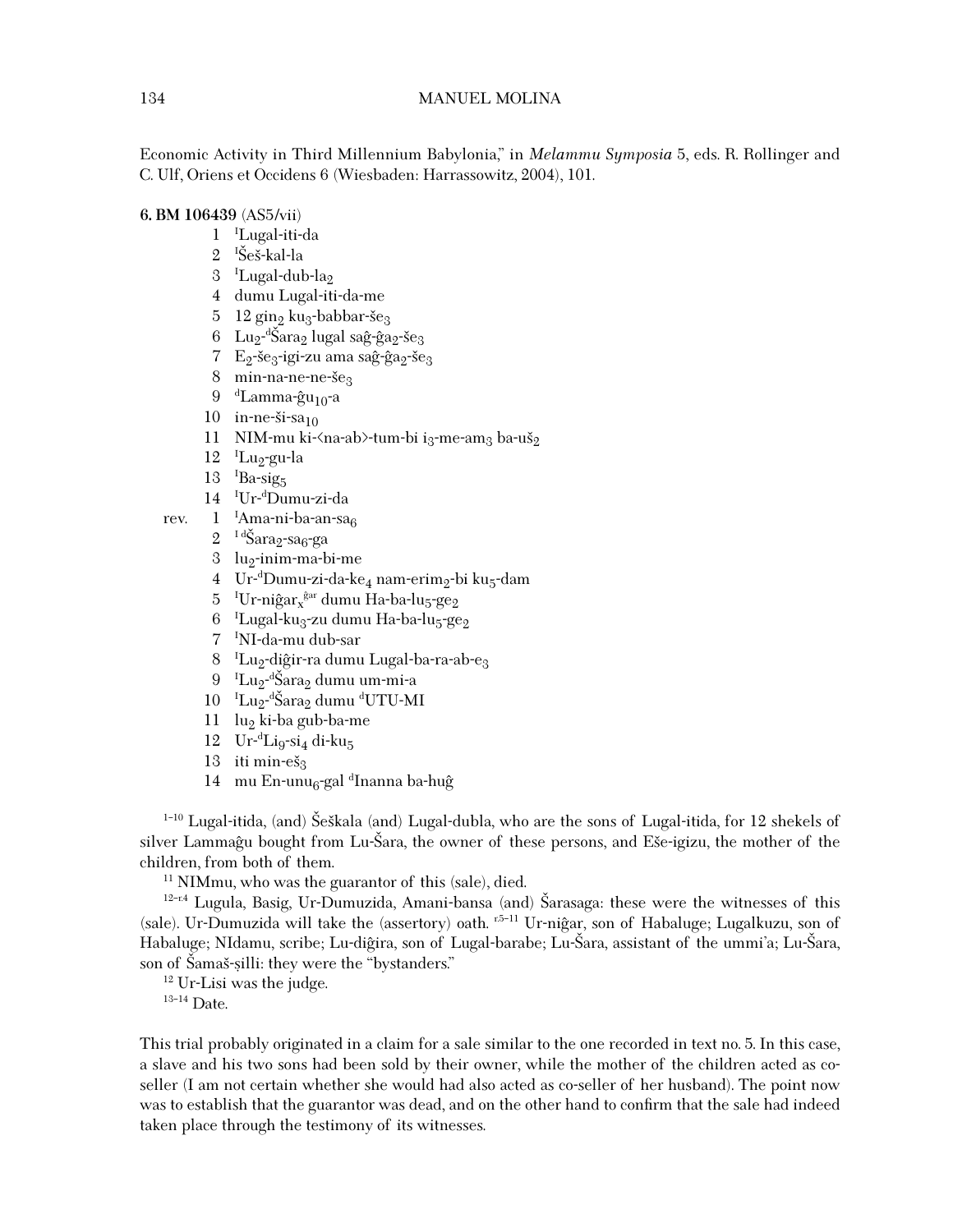11. The interpretation of this line as NIM - mu ki- $\langle$ na-ab $\rangle$ -tum-bi i<sub>3</sub>-me-am<sub>3</sub> ba-uš<sub>2</sub> (instead of ba-til), is supported by *BPOA* 1 664. In this court record concerning citizens of  $Id_2$ -dul<sub>9</sub>-la<sup>ki</sup>, and originating in a claim whose precise nature is uncertain, it was also established that the guarantor of the sale, whose name is not mentioned, had died  $(\ln 2 - g i - n a - a b - t u - b i b a - u s_2)$ .

r.9. In Ur III administrative texts, the function of the um - m i - a is frequently related with the supervision or calculation of fields and orchards production (see K. Volk, "Edubba'a und Edubba'a-Literatur: <sup>R</sup>ätsel und Lösungen," *ZA* 90 [2000] 9–10). The d u m u u m - m i - a, as for example *HLC* 72:i.3 and *MVN* 2 175:vi.20, r.v.1, 19 show, is to be understood also as a profession, probably something like "assistant of the ummi'a."

#### **7. BM 106540** (AS6/xiid)

- 1 <sup>I</sup>Nin<sub>9</sub>-kal-la geme<sub>2</sub> Ur-<sup>d</sup>Nin-sun<sub>2</sub>-ka
- 2 Lugal-iti-da inim in-ni-g^ar
- 3 nin<sub>9</sub>-ĝu<sub>10</sub>-um nu-sa<sub>10</sub> bi<sub>2</sub>-du<sub>11</sub>
- 4  $sa<sub>10</sub>$ -a-aš
- 5 <sup>I</sup>E<sub>2</sub>-a-šar<br>6 IA-ba-al-
- 6 <sup>I</sup>A-ba-al-la-šu-um<br>7 lu-ki-inim-ma*s*e
- $7$   $\,$   $\rm{lu}_2$ -ki-inim-ma geme $_2$   $\rm{Ur}$ - $\rm{d}$ Nin-sun $_2$ -ka-ke $_4$  sa $_{10}$ -a-me
- 8 mu Lu<sub>2</sub>-ša-lim lu<sub>2</sub>-/[(ki)]-inim-ma
- rev. 1 kaskal-a  $[mu-ti]$ -la-še<sub>3</sub>
	- 2 ⊔saĝ ki <sup>⊺</sup>Ur-<sup>d</sup>lNin-sun<sub>2</sub>-ka i<sub>3</sub>-tuš<br><sup>2</sup> ⊥Lu∽če-lim kaskel-te du ni
	- 3 Lu<sub>2</sub>-ša-lim kaskal-ta du-ni
	- 4 di di-da
	- 5 Ur-<sup>d</sup>Nin-⟨sun<sub>2</sub>⟩-ka-ke<sub>4</sub>
	- $6$  mu lugal in-pad<sub>3</sub>
	- 7 tukum-bi di li<sub>2</sub>-bi<sub>2</sub>-in-du<sub>11</sub>
	- 8 Nin<sub>9</sub>-kal-la Lugal-iti-da ba-an-tum<sub>2</sub>-mu
	- 9 igi ensi<sub>2</sub>-ka-še<sub>3</sub>
	- 10 igi Lu<sub>2</sub>-du<sub>10</sub>-ga dumu lugal-še<sub>3</sub>
	- 11 iti diri mu Ša-aš-ruki ba-hul

<sup>1-3</sup> Lugalitida has claimed Ninkala, slave woman of Ur-Ninsun. "She is my sister, he did not buy her," he declared.

<sup>4-7</sup> Concerning the case that she had been bought, Ea-šar (and) Aballašum were the witnesses of the purchase of the slave woman by Ur-Ninsun.

<sup>8–r.2</sup> Because the witness Lū-šalim was on a journey, the woman kept living with Ur-Ninsun.  $r^{3-6}$  Ur-Ninsun swore by the name of the king that when Lū-šalim comes from his trip, the process will be undertaken.

 $r^{7-8}$  If he (Ur-Ninsun) does not engage in the process, Lugalitida will take Ninkala with him.

 $r^{.9-10}$  Before the governor; before Luduga, prince.

r.11 Date

The tablet records a claim presented by the brother (Lugal-itida) of a slave woman (Ninkala) against her owner (Ur-Ninsun). The litigation was postponed until Lū-šalim, one of the witnsesses of the sale, would have returned from a trip. In the meantime, the woman kept living with Ur-Ninsun, who swore to engage in a process as soon as Lū-šalim returned.

4–7. Note the parallel construction  $\log$ -inim-ma sag sa<sub>10</sub>-a-s  $e_3$  mu-ne-ra- $e_3$  "They appeared as witnesses concerning the case that the slave had been bought" (*TCL* 5 6167 = *NG* 51:r.3).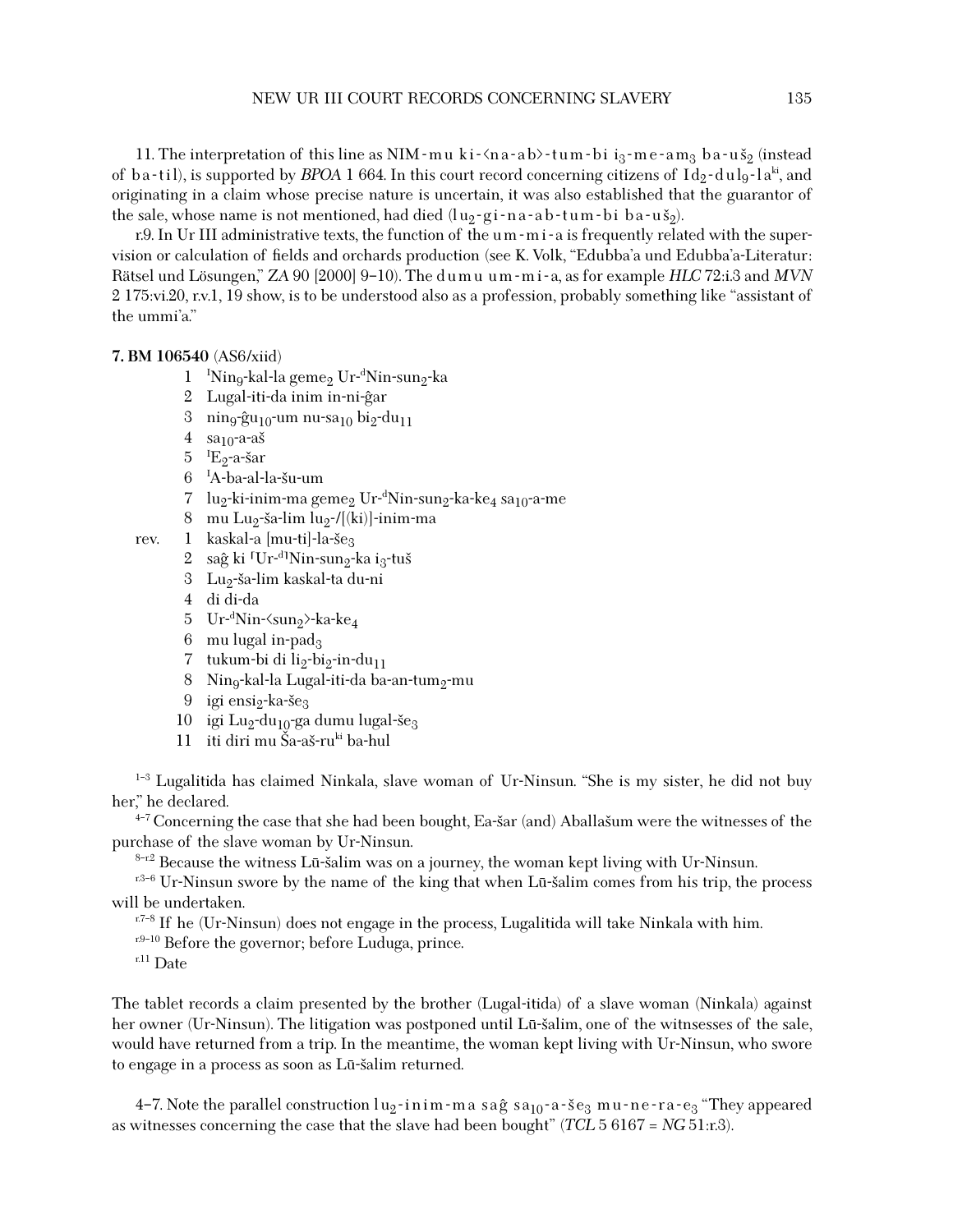#### 136 MANUEL MOLINA

r.1. The restoration of this line  $(kaskal-a [mu-ti] - la - še<sub>3</sub>)$  has been made on the basis of *AOAT* 25 444 9:ii.6–7 (PN kaskal-a mu-ti-la-am<sub>3</sub>), and *TCL* 5 6047:ii.16 (kaskal-a mu-un-ti-il).

r.10. For Lu<sub>2</sub>-du<sub>10</sub>-ga dumu lugal, possibly a son of Sulgi who carried over his title of "prince" through the reign of Amar-Suen, see D. R. Frayne, *Ur III Period (2112–2004 BC)*, RIME 3/2 (Toronto: Toronto University Press, 1997) 168:28 (delete the reference to *AuOrS* 11 125; add *SNAT* 374, *YOS* 18 68, *SAT* 2 309, *AAICAB* 1/1 Ashm. 1924–665).

r.11. The ambiguity of the year name  $(\$42 / AS6)$  is solved by the fact that the formula ig i ensigka-s<sup>e</sup><sub>3</sub> is used in Umma legal texts only after AS2. Furthermore, the governor and  $\text{Lu}_2$ -du<sub>10</sub>-ga dumu lugal are also attested as judges in *SNAT* 374, a text dated to the same month and year, which records Ur-niĝa $\rm r_x^{\hat{g}ar}$  dumu Ha-ba-lu<sub>5</sub>-ge $_{2}$ . This Ur-niĝa $\rm r_x^{\hat{g}ar}$  appears in Umma legal texts dated to AS4 (BM 106479) and AS5 (no. 6 [BM 106439] and *SNAT* 473). Other similar links could also be suggested, such as, for example, the occurrence of  $\text{Lu}_2$ -digir-ra dumu Lugal-ba-ta/ra-(ab)-e<sub>3</sub> in legal texts from Umma dated from AS4 onwards (BM 106479, BM 106442, no. 6 [BM 106439], *BPOA* 1 600, and *SNAT* 373).

#### **8. BM 106551** (AS/i)

- $1$  [I]Nin-a-ni-sa<sub>6</sub> geme<sub>2</sub> I<sub>3</sub>-lam-ma
- 2  $I_3$ -lam-ma-še $_3$
- 3  $\text{Sa}_3$ -ge-bu<sub>3</sub>-lu<sub>5</sub>
- 4 in-ši-sa<sub>10</sub> bi<sub>2</sub>-in-du<sub>11</sub>
- 5 sa<sub>10</sub>-a-aš nu-un-da-ge-en<sub>6</sub>
- 6  $\text{Sa}_3$ -ge-bu<sub>3</sub>-lu<sub>5</sub>
- 7 mu lugal in-pad $_3$
- rev.  $1$  tukum-bi u<sub>4</sub>-3-kam-ka
	- 2 lu<sub>2</sub>-inim-ma nu-mu-tum<sub>2</sub>
	- 3 di <sup> $\lceil$ til-la<sup>1</sup>  $\lceil$ he<sub>2</sub><sup>1</sup>-a bi<sub>2</sub>-in-du<sub>11</sub></sup>
	- 4  $l[u_2\text{-}\mathrm{inim\text{-}m}]$ a nu-mu-da-tum $_2$
	- 5 Ni $[n-a-ni-sa_6]$  ba-an-tum<sub>2</sub>
	- 6 igi N[I°-d]a°-mu-še<sub>3</sub><br>7 igi Arad.-<sup>d</sup>Nanna gj
	- 7 igi Arad<sub>2</sub>-<sup>d</sup>Nanna gu-za-la<sub>2</sub>-še<sub>3</sub><br>8 igi Ur. <sup>d</sup>Nun-gal lua kiĝa gias l
	- 8 igi Ur-<sup>d</sup>Nun-gal lu<sub>2</sub>-kiĝ<sub>2</sub>-gi<sub>4</sub>-a lugal-še<sub>3</sub><br>9 iti čessâ veku, mu usesa Eneunu egal
	- 9 iti še-saĝ<sub>11</sub>-ku<sub>5</sub> mu us<sub>2</sub>-sa En-unu<sub>6</sub>-gal <sup>d</sup>Inanna ba-huĝ

 $1-4$  "Šagebulu bought Ninanisa, slave woman of Ilamma, from Ilamma," he (Šagebulu) declared.

 $5$  As for the purchase, he (Šagebulu) was not able to confirm it.

 $6-13$  Sagebulu has sworn by the name of the king: "If in three days I do not bring the witness(es), let<br>e.e. songluded ease" he deelered it be a concluded case," he declared.

 $r^{4-5}$  He could not bring the witness(es), (so Ilamma) took Ninanisa with him.

 $^{\rm r6-8}$  Before NIdamu<sup>?</sup>; before Arad-Nanna, the "throne-bearer"; before Ur-Nungal, envoy of the king.  $r.9$  Date.

This document records the statement of Šagebulu, who claims to have bought a slave woman from Ilamma. Nevertheless, he was not able to provide witnesses who could testify that the purchase took place, so the property of the slave woman was confirmed to Ilamma.

#### **9. BM 106614** (AS2)

- 1 <sup>I</sup> Ur-zikum-ma dumu Hu-la-lum-ma
- $2 \times$  šu Ur-sig<sub>5</sub>-ta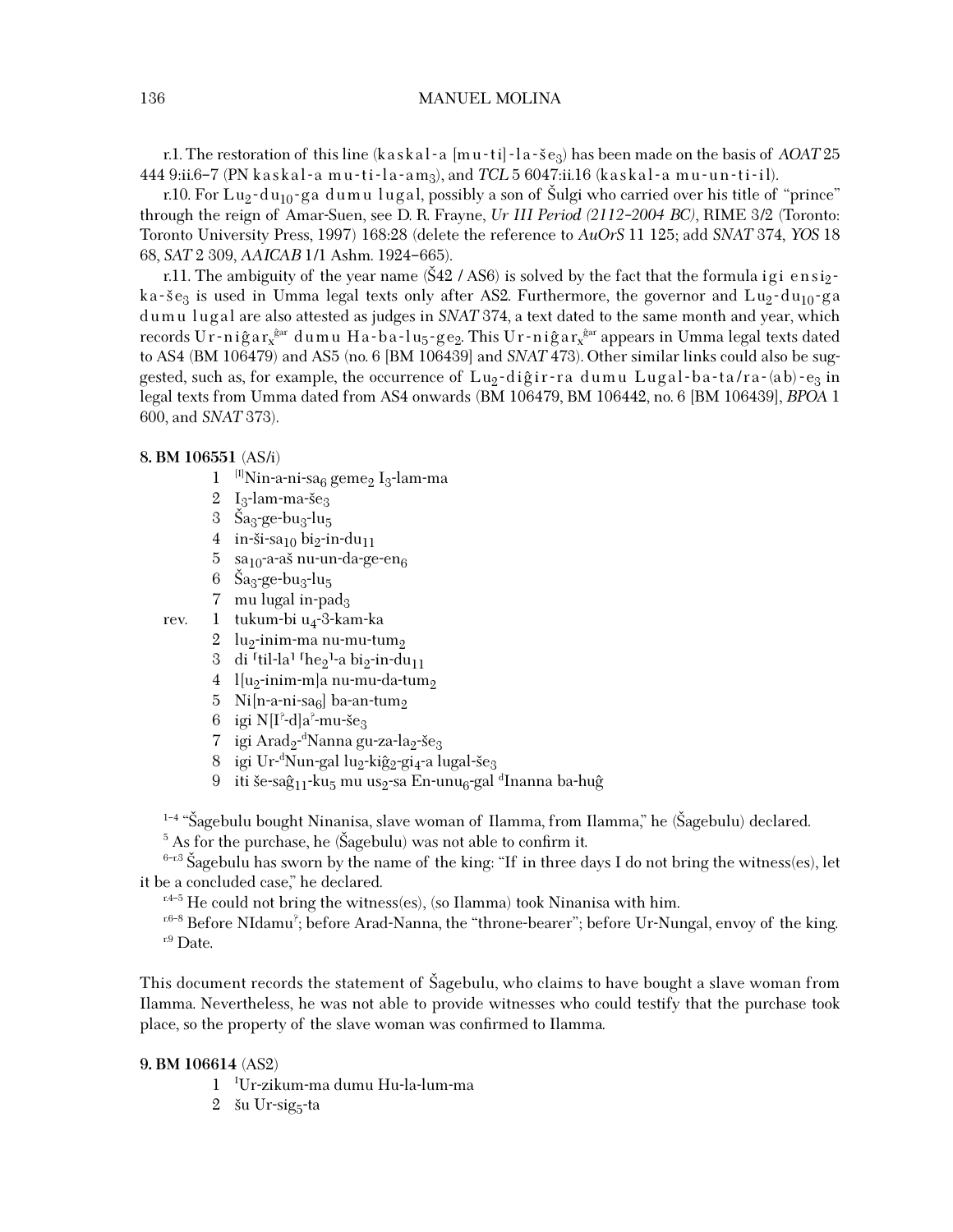- 3  $3$  gin<sub>2</sub> ku<sub>3</sub>-babbar-še<sub>3</sub>
- 4 Lugal-an-ne<sub>2</sub> in-sa<sub>10</sub>
- 5 Gu<sub>2</sub>-lu lu<sub>2</sub>-gi-na-ab-tum-bi i<sub>3</sub>-me-am<sub>3</sub>
- $6$  eĝir-ra sukkal-mah-ra gaba i $3$ -in-ri
- 7 nu-sa<sub>10</sub>-am<sub>6</sub> bi<sub>2</sub>-du<sub>11</sub>
- 8 dam Lugal-an-ne<sub>2</sub>-ke<sub>4</sub> di bi<sub>2</sub>-in-du<sub>11</sub>
- rev. 1 <sup>I</sup>Lu<sub>2</sub>-<sup>d</sup>En-ki
	- 2 <sup>I</sup>Ur-<sup>d</sup>Gu<sub>4</sub>-nu<sub>2</sub>-a
	- 3 <sup>I</sup>Lu<sub>2</sub>-<sup>d</sup>Suen
	- 4 nam-lu<sub>2</sub>-inim-ma-še<sub>3</sub> im-ta-e<sub>3</sub>-eš<sub>2</sub>
	- 5 ša<sub>3</sub>-ba Lu<sub>2</sub>-<sup>d</sup>En-ki nam-erim<sub>2</sub>-ma ba-ni-dab<sub>5</sub><br>6 nam-orima-bi ua-ku
	- 6 nam-erim<sub>2</sub>-bi u<sub>3</sub>-ku<sub>5</sub>
	- 7 Ur-zikum-ma dam Lugal-an-ne<sub>2</sub>
	- 8 ba-an-tum<sub>2</sub>-mu
	- 9 igi Ur-<sup>d</sup>Li<sub>9</sub>-si<sub>4</sub>-na di-ku<sub>5</sub>-še<sub>3</sub><br>0 igi E-sais-lis šekken sšes
	-
	- 10 igi E<sub>2</sub>-a-i<sub>3</sub>-li<sub>2</sub> šakkan<sub>6</sub>-še<sub>3</sub><br>11 igi <sup>d</sup>Šara<sub>2</sub>-kam dumu Inim-<sup>d</sup>Šara<sub>2</sub> sa<sub>12</sub>-du<sub>5</sub>-še<sub>3</sub><br>12 di til-la dumu Umma<sup>ki</sup>
	- 12 di til-la dumu Ummaki
- le.e. 1 mu <sup>d</sup>Amar-<sup>d</sup>Suen lugal-e Ur-bi<sub>2</sub>-lum<sup>ki</sup> mu-hul
- <sup>1-4</sup> Ur-zikuma, son of Hulālum, bought Lugal-ane from Ursig for three shekels of silver.
- <sup>5</sup> Gulu was the guarantor.

 $6-7$  After (Lugal-ane's death), (Ursig) presented himself before the secretary of state; he declared: "it was not him (Lugal-ane) who bought (the slave)!"

 $^8$  The wife of Lugal-ane litigated (with Ursig).

r.1–5 Lu-Enki, Ur-Gunu'a (and) Lu-Suen appeared as witnesses. From among them Lu-Enki has taken over (the actual case) by (swearing an assertory) oath.

 $r^{6-8}$  After he takes the oath, the wife of Lugal-ane will take Ur-zikuma with her.

 $r^{9-11}$  Before Ur-Lisi, the judge; before Ea-ili, general; before Šarakam, son of Inim-Šara, the field registrar.

<sup>12</sup> Concluded case (concerning) citizens of Umma.

le.e. Date.

The tablet records a case regarding the purchase of a slave from Ursig by Lugal-ane. After Lugal-ane's death, Ursig claimed that he had not bought the slave, so Lugal-ane's wife litigated with him. The witnesses of the sale confirmed that Lugal-ane's wife was the owner of the slave.

2. To the best of my knowledge, the usage of the prepositional phrase  $\check{s}$  useller-(ak) - ta is otherwise unattested. It is obviously parallel to ki seller-(ak)-ta, for which see P. Steinkeller, *SDU*, p. 157.

#### **10. BM 111148** (AS2)

- 1  $\frac{N}{2}$ -he<sub>2</sub>-gal<sub>2</sub>
- 2 <sup>17°1 1</sup>1/2<sup>1 r</sup>gin<sub>2</sub><sup>1</sup> ku<sub>3</sub>-babbar-še<sub>3</sub><br>3 Halisko
- 3  $U_4$ -[ĝ]i<sub>6</sub>-ke<sub>4</sub>
- 4 [Di]-ni
- 5 <sup>r</sup>in<sup>1</sup>-na-an-la<sub>2</sub>-a
- 6 <sup>I</sup>Ur-<sup>d</sup>Ĝeštin-an-ka<br>7 <sup>I</sup>De-de
- 7 <sup>I</sup> Da-da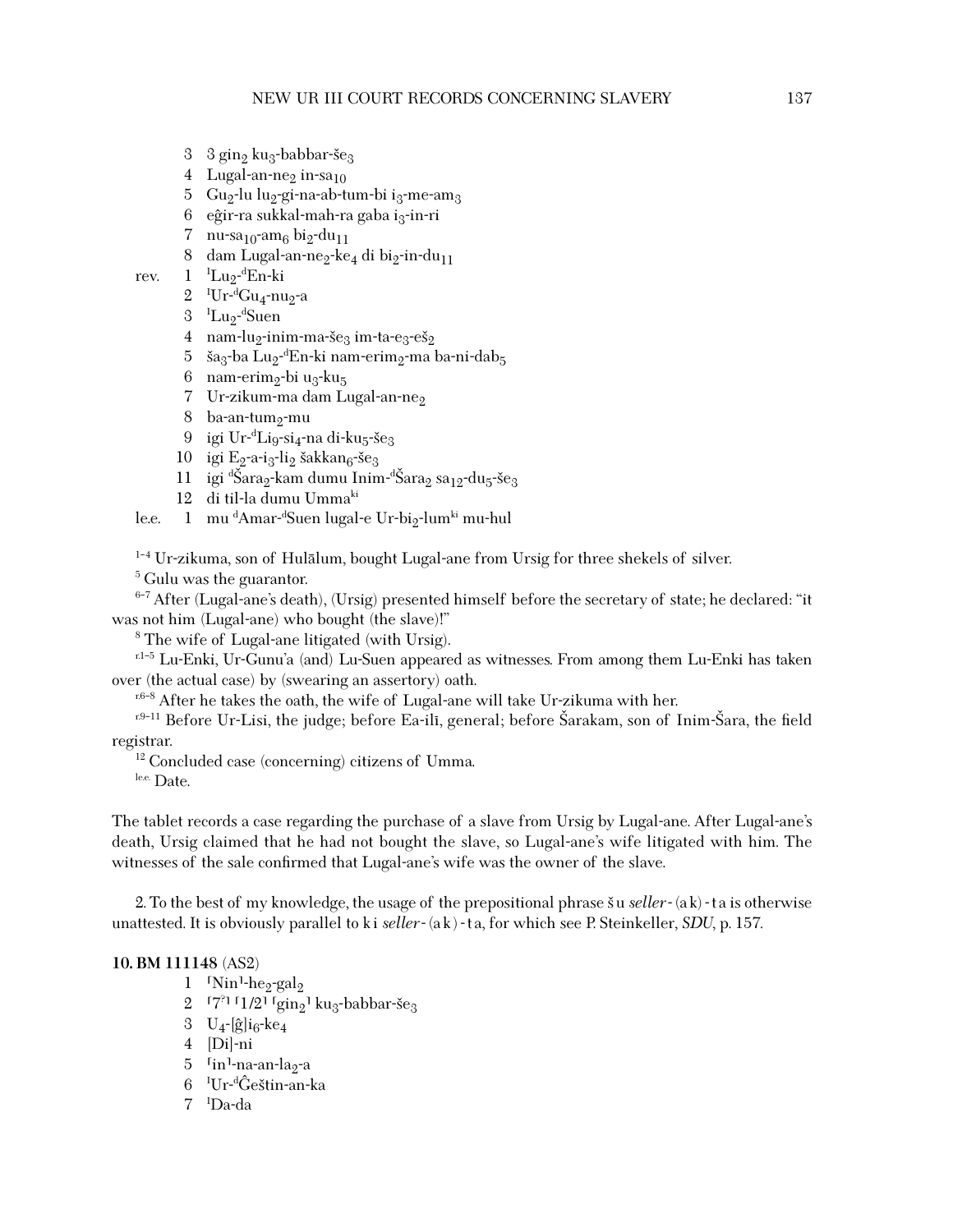#### 138 MANUEL MOLINA

- 8 <sup>I</sup> Lugal-me-a
- 9 <sup>I</sup>Lugal-nesaĝ-e
- 10 nam-lu<sub>2</sub>-inim-ma-še<sub>3</sub> im-ta-e<sub>3</sub>-eš<sub>2</sub>
- rev. 1 ša<sub>3</sub>-ba Di-ni nam-erim<sub>2</sub>-ma ba-ni-dab<sub>5</sub>
	- 2 Di-ni nam-erim<sub>2</sub> u<sub>3</sub>-ku<sub>5</sub>
	- 3 U<sub>4</sub>-ĝi<sub>6</sub>-ke<sub>4</sub> saĝ ba-an-tum<sub>2</sub>-mu
	- 4 <sup>I</sup>Ur-niĝar<sub>x</sub><sup>ĝar</sup> ab-ba uru
	- 5 <sup>I</sup>Du-du šeš lu<sub>2</sub>-mah<br>6 lugliche gub-be-me
	- 6 lu<sub>2</sub> ki-ba gub-ba-me
	- 7 di til-la dumu Ummaki
	- 8  $\,$  mu  $\rm ^dA$ mar- $\rm ^dS$ uen lugal-e Ur-bi $\rm _2$ -lum mu-hul

<sup>1-5</sup> Uĝi paid  $7^{\circ}$  1/2 shekels of silver to Dini for Ninhegal.

 $6-$ r.1 Ur-Ĝeštinana, Dada (and) Lugal-nesaĝe appeared in their status of witnesses (of the sale). From among them Dini has taken over (the actual case) by (swearing an assertory) oath.

 $x^{2-3}$  After Dini has taken the oath, Uĝi will take the woman with him.<br> $x^{4-6}$  Ur-niĝar, city elder; Dudu, brother of the lumah-priest: they were the "bystanders."

<sup>r.7</sup> Concluded case (concerning) citizens of Umma.

 $E$ <sup>r.8</sup> Date.

This record originates in a litigation raised by Dini, who would have claimed that he did not receive the payment for the sale of a slave woman. The tablet records the testimonies of the witnesses of the purchase, and the oath of the seller himself, confirming that the buyer had indeed paid for the woman.

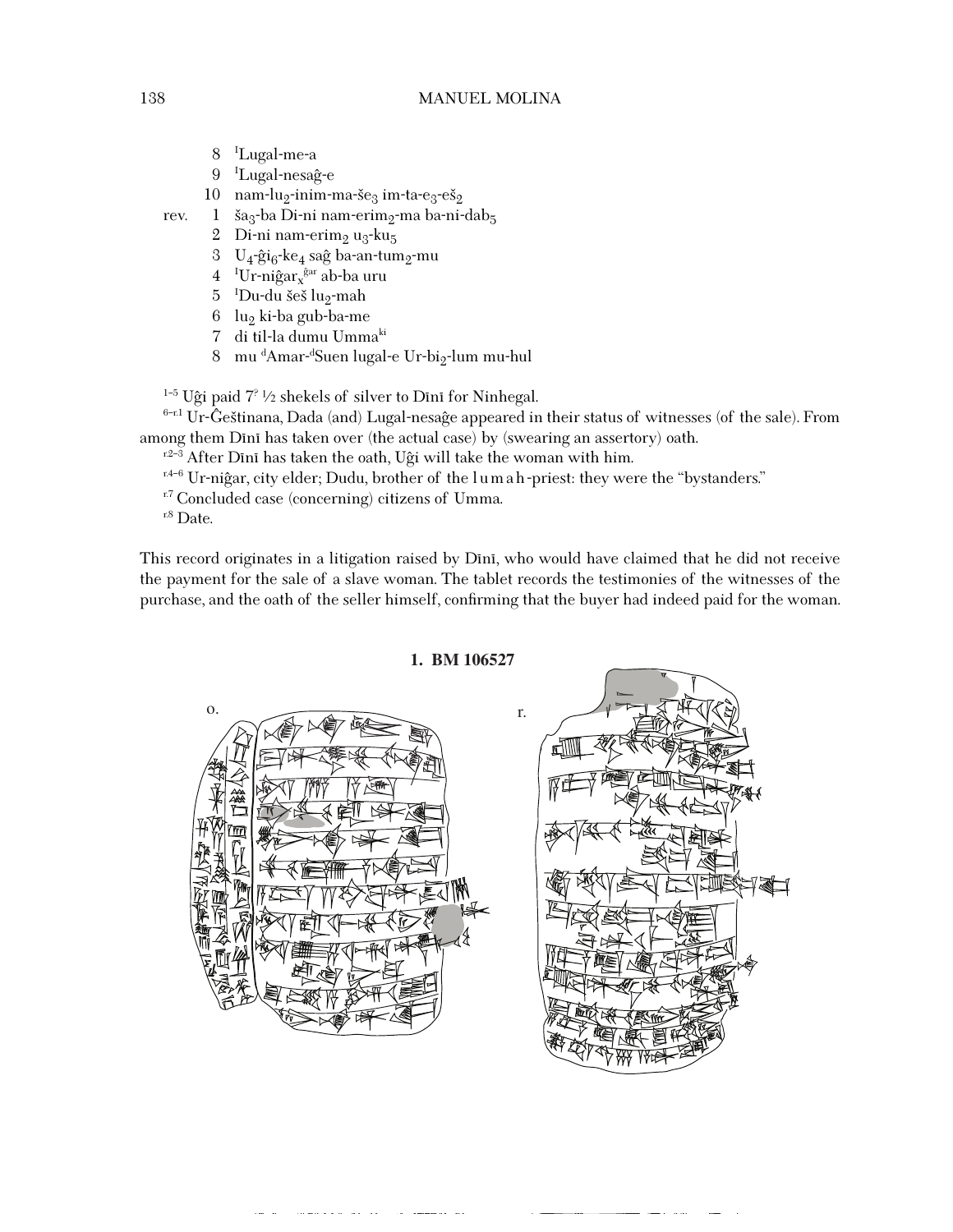

### **2. BM 106550**



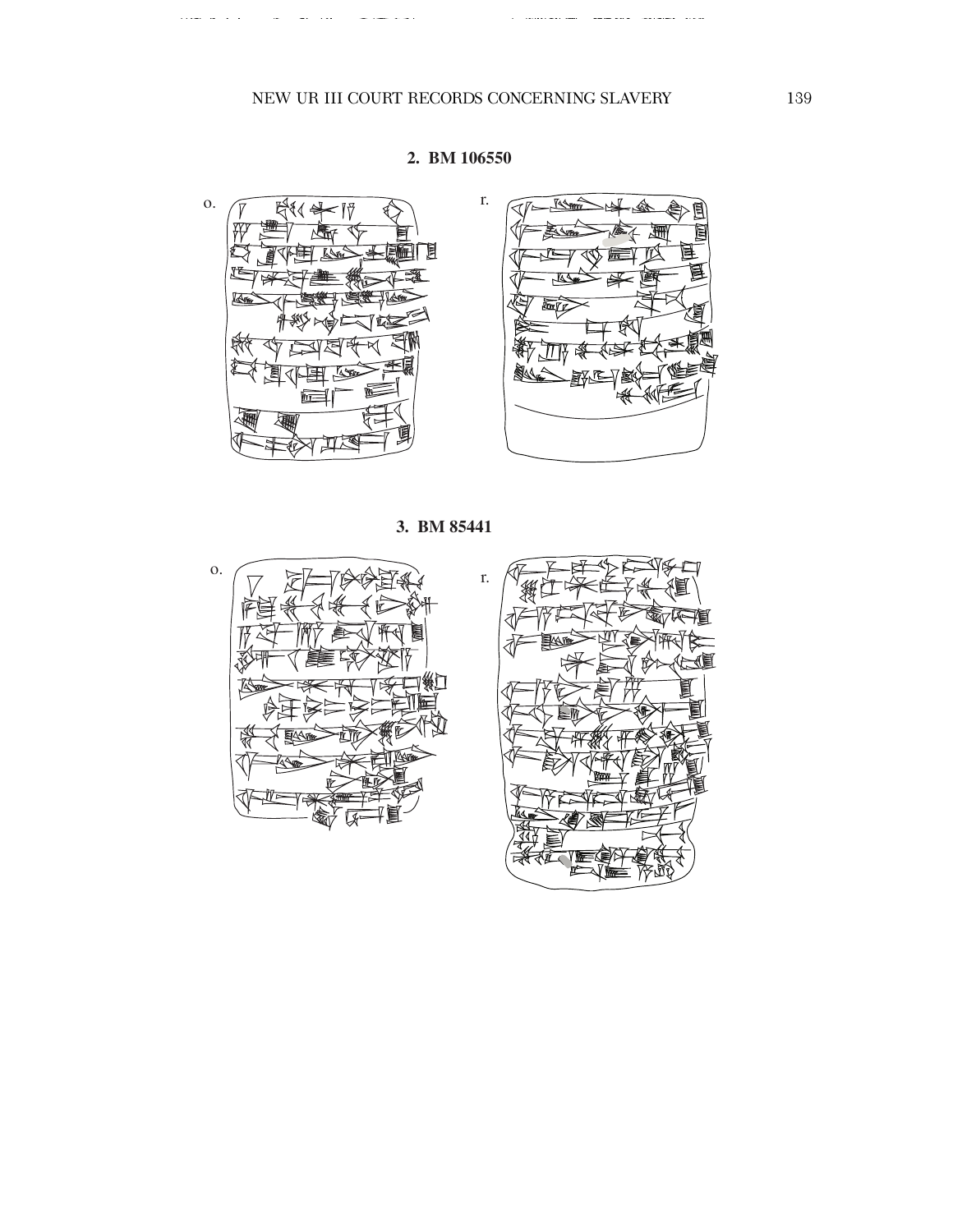





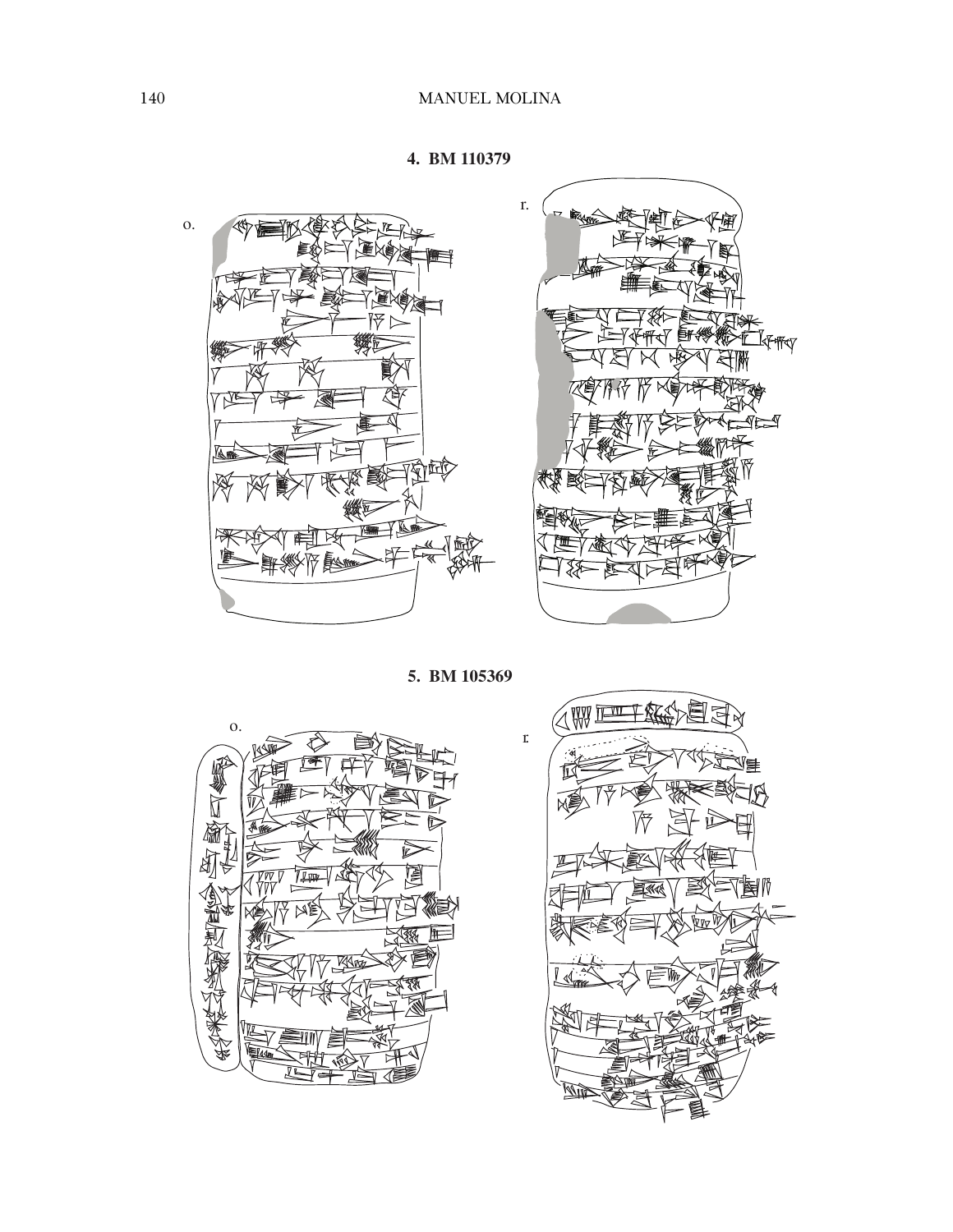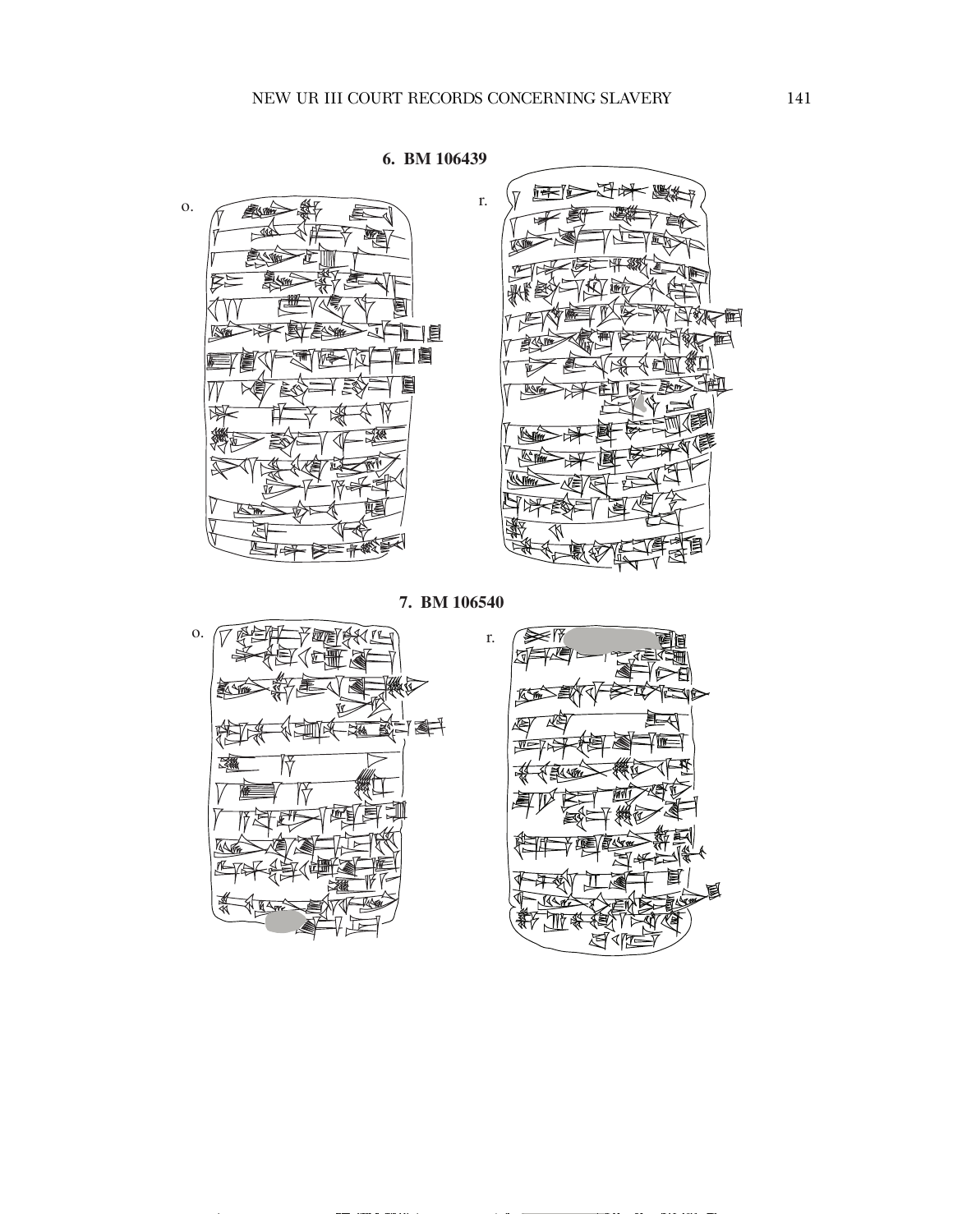

#



**9. BM 106614**